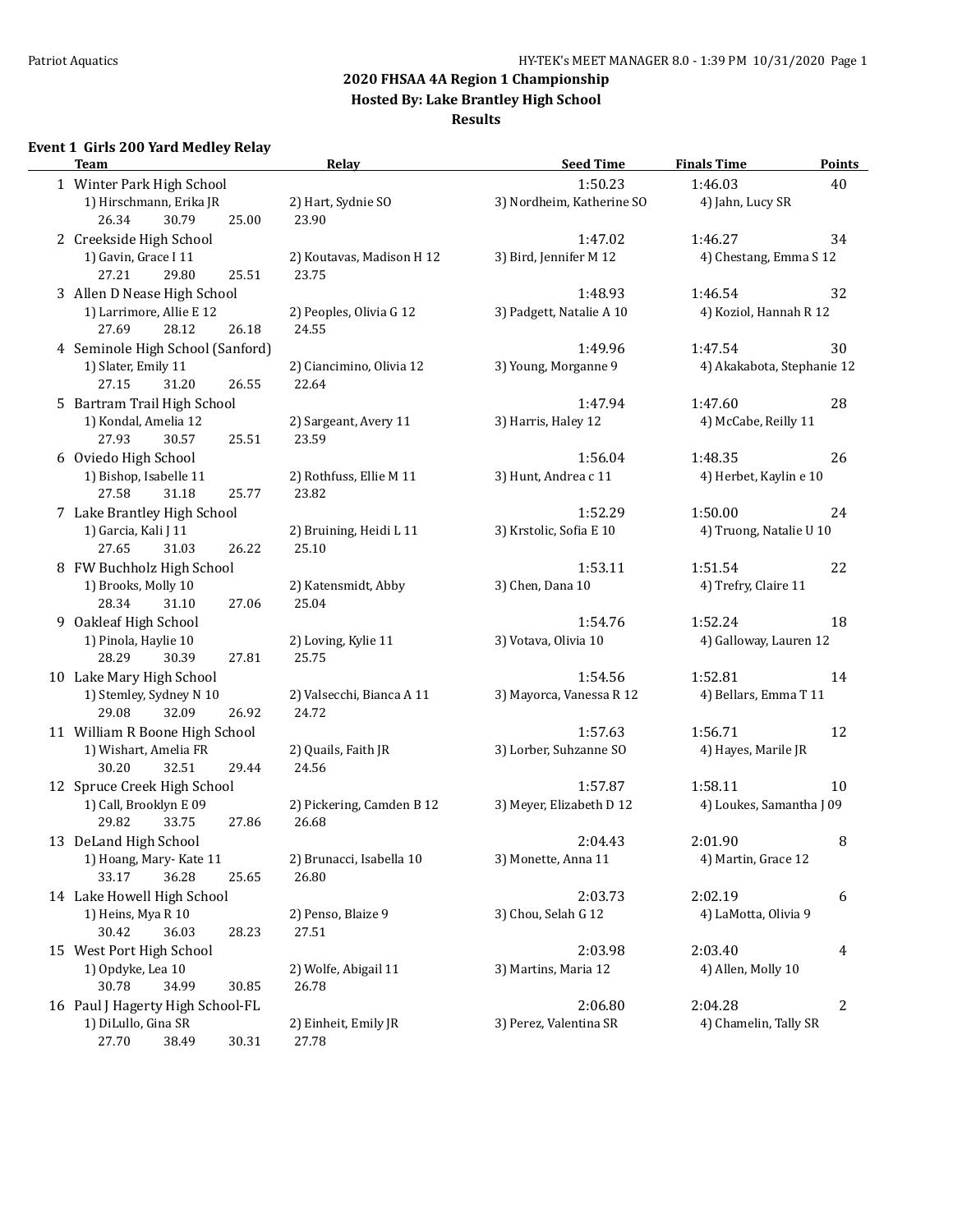**Hosted By: Lake Brantley High School**

#### **Results**

#### **Event 2 Boys 200 Yard Medley Relay**

| <b>Team</b>                                        | Relay                              | <b>Seed Time</b>         | <b>Finals Time</b>       | <b>Points</b> |
|----------------------------------------------------|------------------------------------|--------------------------|--------------------------|---------------|
| 1 Creekside High School                            |                                    | 1:38.73                  | 1:34.67                  | 40            |
| 1) Douberly, Jacob W 12<br>24.60<br>27.49<br>22.17 | 2) Panariello, Michael 12<br>20.41 | 3) Miller, Dominic G 12  | 4) Gapinski, David A 12  |               |
| 2 Bartram Trail High School                        |                                    | 1:36.46                  | 1:35.08                  | 34            |
| 1) Campbell, Mason 11<br>24.12<br>26.37<br>23.80   | 2) Tayag, Nicholas 11<br>20.79     | 3) Prosinski, Raymond 10 | 4) McDuff, Macguire 12   |               |
| 3 Oviedo High School                               |                                    | 1:42.07                  | 1:35.94                  | 32            |
| 1) Hanley, Davis T 12<br>24.09<br>27.08<br>23.28   | 2) Boaz, Lukas 12<br>21.49         | 3) Reynolds, Ryan W 11   | 4) Rockaway, Justin T 12 |               |
| 4 Allen D Nease High School                        |                                    | 1:37.38                  | 1:36.80                  | 30            |
| 1) Kim, Jonathan 12<br>26.88<br>24.69<br>23.83     | 2) Nguyen, Rich D 10<br>21.40      | 3) Wyatt, Joseph R 10    | 4) Koziol, Matthew R 10  |               |
| 5 Lake Brantley High School                        |                                    | 1:41.38                  | 1:37.29                  | 28            |
| 1) Basinger, Seth P 10                             | 2) Deeter, Derin A 10              | 3) Krstolic, Ashton R 10 | 4) Sungail, Sage Y 11    |               |
| 27.70<br>24.79<br>24.29                            | 20.51                              |                          |                          |               |
| 6 Atlantic Coast High School                       |                                    | 1:40.05                  | 1:37.69                  | 26            |
| 1) Dagostino, Grayson A 12                         | 2) Hall, Jack T 11                 | 3) Covington, Rian J 12  | 4) Garces, David A 12    |               |
| 24.31<br>28.82<br>22.30                            | 22.26                              |                          |                          |               |
| 7 Seminole High School (Sanford)                   |                                    | 1:38.56                  | 1:37.78                  | 24            |
| 1) Joyce, Dawson 11                                | 2) Haynie, Mason 12                | 3) Haines, Jackson 12    | 4) Haynie, Gabe 12       |               |
| 23.96<br>28.50<br>23.33                            | 21.99                              |                          |                          |               |
| 8 Paul J Hagerty High School-FL                    |                                    | 1:49.20                  | 1:43.63                  | 22            |
| 1) LeClair, Ben JR                                 | 2) LeClair, Andrew JR              | 3) Perez, Samuel SR      | 4) Zinck, Griffin JR     |               |
| 27.00<br>28.52<br>24.42                            | 23.69                              |                          |                          |               |
| 9 Oakleaf High School                              |                                    | 1:44.97                  | 1:44.13                  | 18            |
| 1) Manley, Tristan 12                              | 2) Bredeson, Jeremiah S 12         | 3) Myers, Logan 11       | 4) Schroeder, Ethan 12   |               |
| 26.68<br>30.89<br>24.76                            | 21.80                              |                          |                          |               |
| 10 Navarre High School                             |                                    | 1:48.21                  | 1:44.68                  | 14            |
| 1) Teague, Jedidiah 10                             | 2) Jennings, Chase 09              | 3) Losquadro, Luke 12    | 4) Reed, Noah 10         |               |
| 28.57<br>29.35<br>23.10                            | 23.66                              |                          |                          |               |
| 11 Winter Park High School                         |                                    | 1:46.89                  | 1:46.63                  | 12            |
| 1) Ly, Khoa JR                                     | 2) Anand, Akash SR                 | 3) Magloire, Daniel SR   | 4) Gangle, Shayne FR     |               |
| 28.39<br>28.36<br>26.67                            | 23.21                              |                          |                          |               |
| 12 Spruce Creek High School                        |                                    | 1:49.37                  | 1:47.79                  | 10            |
| 1) Foster, Jason T 11                              | 2) Meyer, Matthew R 12             | 3) Outlaw, Declan S 12   | 4) Ellinor, James S 11   |               |
| 30.08<br>29.17<br>26.12                            | 22.42                              |                          |                          |               |
| 13 Flagler Palm Coast High School                  |                                    | 1:49.96                  | 1:48.47                  | 8             |
| 1) Serle, Jeffrey 11                               | 2) Underberg, Tate 12              | 3) Araujo, Brady 12      | 4) Hetzler, Alexander 10 |               |
| 28.94<br>27.35<br>27.95                            | 24.23                              |                          |                          |               |
| 14 Sandalwood High School                          |                                    | 1:48.76                  | 1:49.35                  | 6             |
| 1) Papiernik, Owen 10                              | 2) Deadman, Gregory 12             | 3) Salls, Larry 11       | 4) Tschimpke, Luke 10    |               |
| 22.81<br>30.14<br>31.10                            | 25.30                              |                          |                          |               |
| --- Lyman High School                              |                                    | 1:51.09                  | DQ                       |               |
| 1) Sinniger, Levi 11                               | 2) Evans, Aiden 10                 | 3) Stelling, Aiden 11    | 4) Bernheim, Michael 12  |               |
| 28.44<br>33.07<br>24.61                            | 22.98                              |                          |                          |               |
| --- Lake Mary High School                          |                                    | 1:42.29                  | DQ                       |               |
| 1) Zimlich, Trevor J 12                            | 2) Baker, Wilson H 9               | 3) Bishop, Zachary B 10  | 4) Gransee, Kyle B 12    |               |
| 28.52<br>25.51<br>24.46                            | 21.51                              |                          |                          |               |
| Event 3 Girls 200 Yard Freestyle                   |                                    |                          |                          |               |
| <b>Name</b>                                        | Yr School                          | <b>Seed Time</b>         | <b>Finals Time</b>       | <b>Points</b> |
| 1 Bowley, Lockett                                  | JR Winter Park High School         | 1:52.16                  | 1:49.07                  | 20            |
| 25.32<br>27.50<br>27.93                            | 28.32                              |                          |                          |               |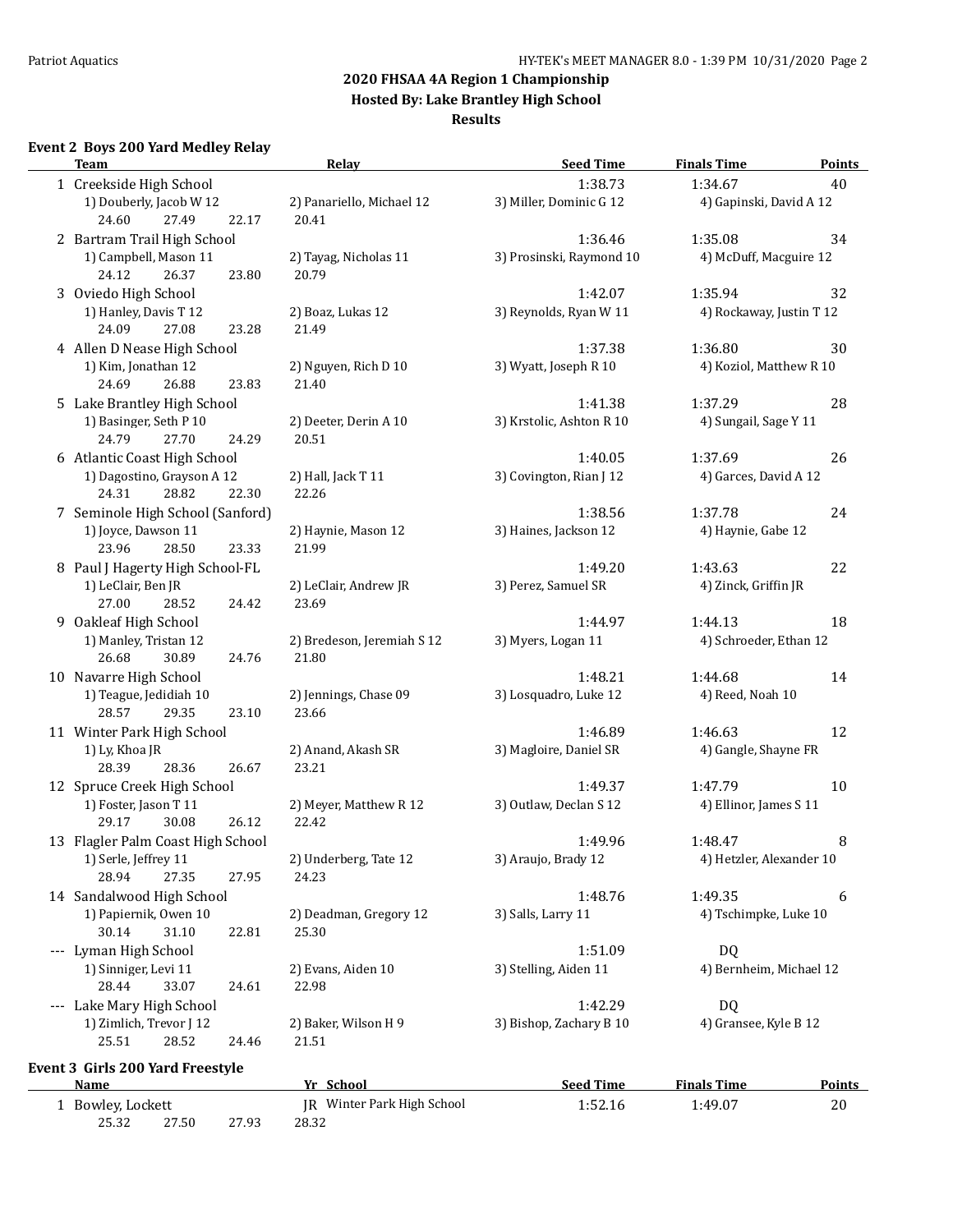**Hosted By: Lake Brantley High School**

**Results**

#### **(Event 3 Girls 200 Yard Freestyle)**

23.03 25.13 25.92 25.58

| <b>Name</b>                                           |                | Yr School                                     | <b>Seed Time</b> | <b>Finals Time</b> | <b>Points</b> |
|-------------------------------------------------------|----------------|-----------------------------------------------|------------------|--------------------|---------------|
| 2 Cronk, Micayla<br>25.57<br>27.45                    | 28.21          | 12 Flagler Palm Coast High School<br>29.22    | 1:52.01          | 1:50.45            | 17            |
| 3 Arnold, Brooke E<br>25.94<br>27.92                  | 28.53          | 12 Creekside High School<br>28.18             | 1:52.02          | 1:50.57            | 16            |
| 4 Hirschmann, Erika<br>26.53<br>28.10                 | 28.48          | JR Winter Park High School<br>28.17           | 1:56.74          | 1:51.28            | 15            |
| 5 DeBoer, Camille<br>26.12<br>28.26                   | 28.73          | 11 FW Buchholz High School<br>28.87           | 1:52.43          | 1:51.98            | 14            |
| 6 Rose, Carlie R<br>26.16<br>28.07                    | 28.66          | 12 Oviedo High School<br>29.25                | 1:56.08          | 1:52.14            | 13            |
| 7 Rose, Marin a<br>26.61<br>28.30                     | 29.18          | 10 Oviedo High School<br>28.93                | 1:55.94          | 1:53.02            | 12            |
| 8 Goodwin, Gabriella h<br>26.44<br>28.86              | 29.13          | 10 Oviedo High School<br>29.10                | 1:57.03          | 1:53.53            | 11            |
| 9 McDade, Meredith R<br>26.47<br>28.13                | 29.49          | 11 Creekside High School<br>30.01             | 1:54.80          | 1:54.10            | 9             |
| 10 Snively, Dayle<br>26.64<br>28.85                   | 29.33          | 11 Seminole High School (Sanford)<br>29.52    | 1:56.70          | 1:54.34            | 7             |
| 11 Hinkle, Haven B<br>26.19<br>28.57                  | 29.65          | 11 Allen D Nease High School<br>30.22         | 1:55.73          | 1:54.63            | 6             |
| 12 Davenport, Madisson<br>26.36<br>28.83              | 29.85          | 10 FW Buchholz High School<br>29.66           | 1:55.42          | 1:54.70            | 5             |
| 13 Freitas, Moriah<br>26.52<br>28.79                  | 30.30          | SR Winter Park High School<br>30.21           | 1:55.53          | 1:55.82            | 4             |
| 14 Trefry, Claire<br>27.37<br>29.43                   | 29.60          | 11 FW Buchholz High School<br>29.82           | 1:57.04          | 1:56.22            | 3             |
| 15 Garcia, Kali J<br>26.42<br>29.29                   | 30.23          | 11 Lake Brantley High School<br>30.41         | 1:59.11          | 1:56.35            | 2             |
| 16 Stemley, Sydney N<br>27.99<br>29.76                | 30.19          | 10 Lake Mary High School<br>29.59             | 1:58.88          | 1:57.53            | $\mathbf{1}$  |
| 17 Higgs, Isabelle<br>26.73<br>29.64                  | 31.21          | 11 Bartram Trail High School<br>31.17         | 1:58.52          | 1:58.75            |               |
| 18 Rathjen, Grace<br>27.18<br>29.80                   | 31.02          | 12 Bartram Trail High School<br>31.16         | 2:00.70          | 1:59.16            |               |
| 19 MacFadyen, Molly G<br>28.24<br>30.50               | 31.03          | 11 Lake Brantley High School<br>30.56         | 2:00.84          | 2:00.33            |               |
| 20 Schroeder, Addison B<br>28.15<br>30.36             |                | 09 Allen D Nease High School<br>31.32         | 1:59.95          | 2:01.22            |               |
| 21 Kruger, Ryan G<br>28.71<br>30.53                   | 31.39<br>31.27 | 10 Allen D Nease High School<br>31.13         | 2:01.14          | 2:01.64            |               |
| 22 Gonzalez, Mia K<br>27.86                           |                | 10 Creekside High School                      | 2:01.08          | 2:01.84            |               |
| 30.70<br>23 Jones, Ragen K<br>28.51                   | 31.75          | 31.53<br>10 Lake Brantley High School         | 2:01.71          | 2:02.34            |               |
| 30.72<br>24 Meyer, Elizabeth D<br>28.42<br>30.84      | 31.85<br>32.14 | 31.26<br>12 Spruce Creek High School<br>32.01 | 2:00.41          | 2:03.41            |               |
|                                                       |                |                                               |                  |                    |               |
| <b>Event 4 Boys 200 Yard Freestyle</b><br><b>Name</b> |                | Yr School                                     | <b>Seed Time</b> | <b>Finals Time</b> | <b>Points</b> |
| 1 Caruso, Nicholas<br>23.39<br>25.20                  | 25.73          | 12 FW Buchholz High School<br>25.31           | 1:41.74          | 1:39.63            | $20\,$        |
| 2 Hall, Jack T                                        |                | 11 Atlantic Coast High School                 | 1:41.83          | 1:39.66            | 17            |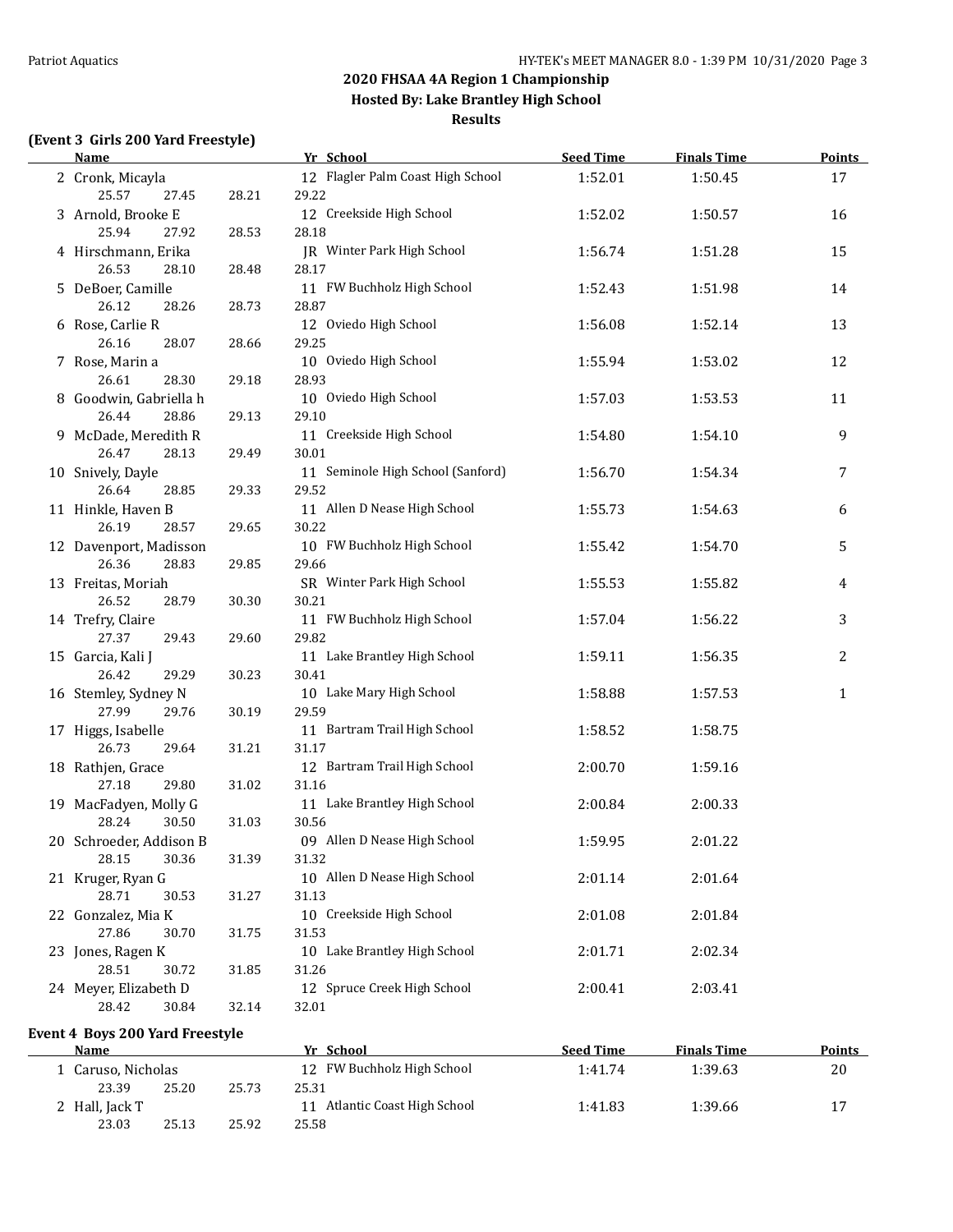**Hosted By: Lake Brantley High School**

#### **Results**

#### **(Event 4 Boys 200 Yard Freestyle)**

| (Event 4 Boys 200 Yard Freestyle)<br><b>Name</b> |       | Yr School                           | <b>Seed Time</b> | <b>Finals Time</b> | <b>Points</b> |
|--------------------------------------------------|-------|-------------------------------------|------------------|--------------------|---------------|
| 3 Reynolds, Ryan W                               |       | 11 Oviedo High School               | 1:45.32          | 1:41.43            | 16            |
| 23.81<br>25.69                                   | 25.73 | 26.20                               |                  |                    |               |
| 4 Gapinski, David A                              |       | 12 Creekside High School            | 1:41.67          | 1:41.83            | 15            |
| 23.99<br>25.37                                   | 26.03 | 26.44                               |                  |                    |               |
| 5 Hulbert, Gage                                  |       | 11 Mandarin High School             | 1:43.20          | 1:41.97            | 14            |
| 23.23<br>25.49                                   | 26.56 | 26.69                               |                  |                    |               |
| 6 Sungail, Sage Y                                |       | 11 Lake Brantley High School        | 1:49.47          | 1:42.40            | 13            |
| 23.66<br>26.25                                   | 26.22 | 26.27                               |                  |                    |               |
| 7 Henry, Aidan.                                  |       | 12 Creekside High School            | 1:43.69          | 1:43.51            | 12            |
| 23.75<br>26.11                                   | 26.85 | 26.80                               |                  |                    |               |
| 8 LaRue, Ty                                      |       | 12 Bartram Trail High School        | 1:51.32          | 1:44.39            | 11            |
| 24.59<br>26.58                                   | 26.36 | 26.86                               |                  |                    |               |
| 9 Brougham, Jakob A                              |       | 12 Allen D Nease High School        | 1:46.53          | 1:44.51            | 9             |
| 23.83<br>26.13                                   | 27.32 | 27.23                               |                  |                    |               |
| 10 Pastos, Augustus<br>24.22<br>26.20            | 27.21 | 12 FW Buchholz High School<br>26.94 | 1:45.78          | 1:44.57            | 7             |
| 11 Finfrock, Andrew                              |       | IR Winter Park High School          | 1:48.39          |                    |               |
| 24.35<br>26.59                                   | 26.95 | 27.07                               |                  | 1:44.96            | 6             |
| 12 Rotax, Felix                                  |       | SO Winter Park High School          | 1:47.30          | 1:45.78            | 5             |
| 24.43<br>26.74                                   | 27.30 | 27.31                               |                  |                    |               |
| 13 Kehler, Henry                                 |       | 11 Seminole High School (Sanford)   | 1:50.65          | 1:46.31            | 4             |
| 24.94<br>26.69                                   | 26.96 | 27.72                               |                  |                    |               |
| 14 Zak, Thomas W                                 |       | 11 Allen D Nease High School        | 1:48.49          | 1:47.58            | 3             |
| 25.13<br>27.06                                   | 27.68 | 27.71                               |                  |                    |               |
| 15 Cardinal, Ashton                              |       | 12 Bartram Trail High School        | 1:50.17          | 1:48.48            | 2             |
| 24.55<br>27.33                                   | 28.59 | 28.01                               |                  |                    |               |
| 16 Wilcox, Jackson K                             |       | 10 Allen D Nease High School        | 1:51.42          | 1:48.59            | 1             |
| 25.33<br>27.39                                   | 28.02 | 27.85                               |                  |                    |               |
| 17 Ramos, Dylan M                                |       | 10 Allen D Nease High School        | 1:52.18          | 1:49.64            |               |
| 25.29<br>28.01                                   | 28.33 | 28.01                               |                  |                    |               |
| 18 Bailey, Parker                                |       | 09 Bartram Trail High School        | 1:51.03          | 1:50.08            |               |
| 24.53<br>26.85                                   | 28.72 | 29.98                               |                  |                    |               |
| 19 Sargeant, Zachary                             |       | 09 Bartram Trail High School        | 1:51.73          | 1:50.52            |               |
| 26.14<br>27.88                                   | 28.32 | 28.18                               |                  |                    |               |
| 20 Youngblood, Thomas                            |       | 9 Oviedo High School                | 1:55.83          | 1:51.62            |               |
| 25.48<br>28.53                                   | 28.63 | 28.98                               |                  |                    |               |
| 21 Vitols, Patrick                               |       | JR Winter Park High School          | 1:54.50          | 1:53.80            |               |
| 25.76<br>28.37                                   | 29.72 | 29.95                               |                  |                    |               |
| 22 Parnell, Will C                               |       | 11 Lake Brantley High School        | 1:55.96          | 1:54.72            |               |
| 26.40<br>29.24                                   | 30.50 | 28.58                               |                  |                    |               |
| 23 Trefry, Andrew                                |       | 11 FW Buchholz High School          | 1:54.54          | 1:55.01            |               |
| 26.85<br>28.77                                   | 29.72 | 29.67                               |                  |                    |               |
| 24 Antolick, Ethan                               |       | 12 Seminole High School (Sanford)   | 1:54.87          | 1:55.55            |               |
| 26.20<br>28.95                                   | 30.21 | 30.19                               |                  |                    |               |

#### **Event 5 Girls 200 Yard IM**

 $\overline{\phantom{0}}$ 

| Name                |       |       | Yr School                       | <b>Seed Time</b> | <b>Finals Time</b> | <b>Points</b> |
|---------------------|-------|-------|---------------------------------|------------------|--------------------|---------------|
| 1 Harris, Haley     |       |       | 12 Bartram Trail High School    | 2:04.32          | 2:04.85            | 20            |
| 26.95               | 31.51 | 36.38 | 30.01                           |                  |                    |               |
| 2 Bruining, Heidi L |       |       | Lake Brantley High School<br>11 | 2:08.68          | 2:08.23            | 17            |
| 29.51               | 32.09 | 36.68 | 29.95                           |                  |                    |               |
| 3 Chasser, Caroline |       |       | Winter Park High School<br>SO.  | 2:12.96          | 2:08.52            | 16            |
| 28.06               | 31.24 | 38.78 | 30.44                           |                  |                    |               |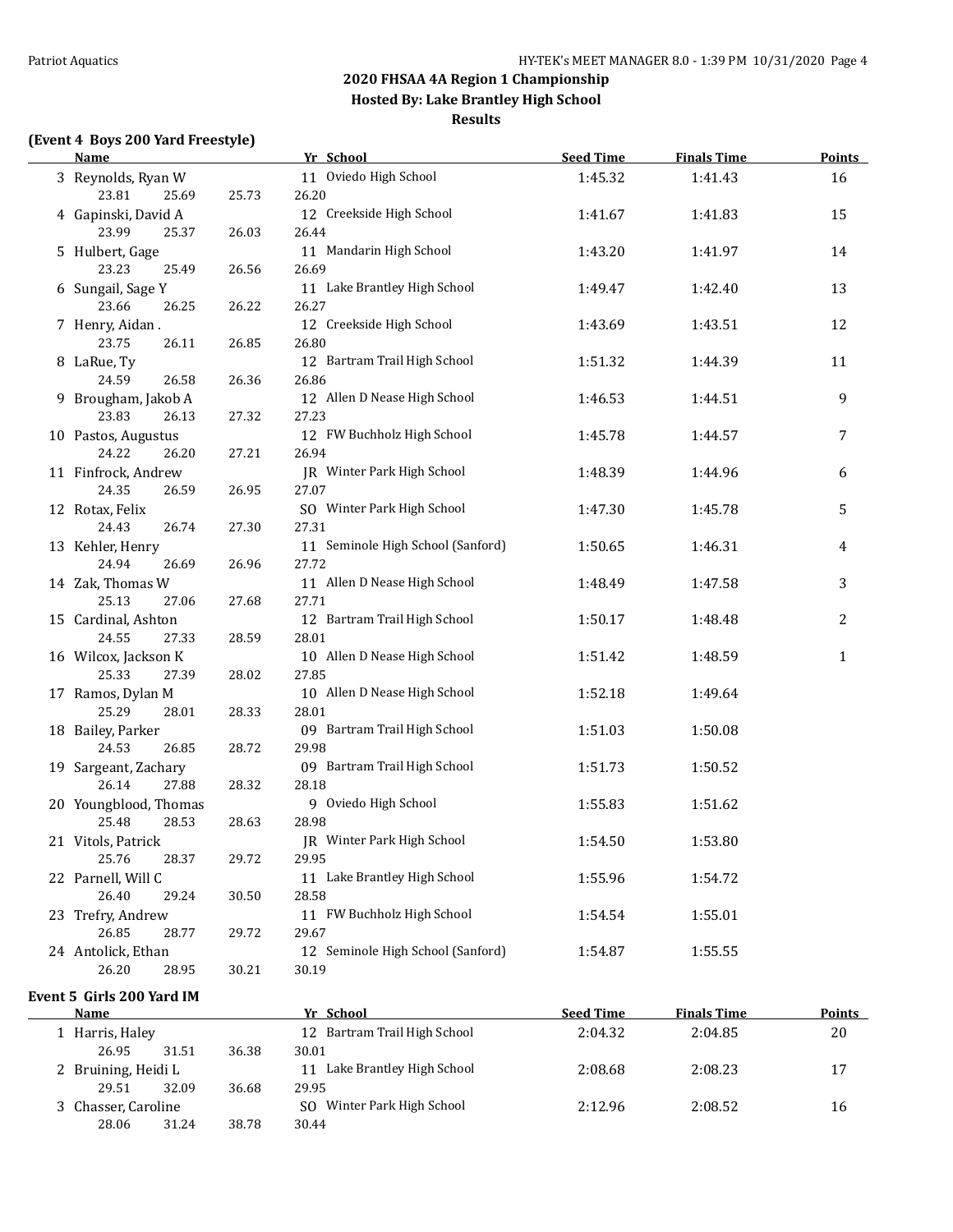**Hosted By: Lake Brantley High School**

#### **Results**

## **(Event 5 Girls 200 Yard IM)**

| <b>Name</b>                        |       | Yr School                                 | <b>Seed Time</b> | <b>Finals Time</b> | <b>Points</b> |
|------------------------------------|-------|-------------------------------------------|------------------|--------------------|---------------|
| 4 Dixon, Avery E                   |       | 11 Creekside High School                  | 2:10.53          | 2:08.86            | 15            |
| 28.19<br>33.46                     | 36.35 | 30.86                                     |                  |                    |               |
| 5 Gavin, Grace I                   |       | 11 Creekside High School                  | 2:09.77          | 2:08.98            | 14            |
| 28.25<br>32.31                     | 37.75 | 30.67                                     |                  |                    |               |
| 6 Rothfuss, Ellie M                |       | 11 Oviedo High School                     | 2:16.13          | 2:11.11            | 13            |
| 27.96                              |       | 31.41                                     |                  |                    |               |
| 7 Hill, Kate G                     |       | 11 Lake Brantley High School              | 2:16.99          | 2:11.26            | 12            |
| 28.43<br>32.34                     | 37.67 | 32.82                                     |                  |                    |               |
| *8 Koutavas, Madison H             |       | 12 Creekside High School                  | 2:11.50          | 2:11.52            | 10            |
| 29.93<br>34.43                     | 35.97 | 31.19                                     |                  |                    |               |
| *8 Hunt, Andrea c                  |       | 11 Oviedo High School                     | 2:18.73          | 2:11.52            | 10            |
| 27.31<br>35.15                     | 38.80 | 30.26                                     |                  |                    |               |
| 10 Lorber, Suhzanne                |       | SO William R Boone High School            | 2:19.84          | 2:11.58            | 7             |
| 28.80<br>33.65                     | 38.88 | 30.25                                     |                  |                    |               |
| 11 Hart, Sydnie                    |       | SO Winter Park High School                | 2:10.77          | 2:11.99            | 6             |
| 28.70<br>35.45                     | 37.21 | 30.63                                     |                  |                    |               |
| 12 Sargeant, Avery                 |       | 11 Bartram Trail High School              | 2:13.68          | 2:12.21            | 5             |
| 28.97<br>34.53                     | 37.23 | 31.48                                     |                  |                    |               |
| 13 Truong, Natalie U               |       | 10 Lake Brantley High School              | 2:14.49          | 2:12.27            | 4             |
| 28.51<br>34.49                     | 37.28 | 31.99                                     |                  |                    |               |
| 14 Padgett, Natalie A              |       | 10 Allen D Nease High School              | 2:15.61          | 2:12.54            | 3             |
| 28.35<br>33.31                     | 40.05 | 30.83                                     |                  |                    |               |
| 15 Bellars, Emma T                 |       | 11 Lake Mary High School                  | 2:14.48          | 2:12.58            | 2             |
| 28.82<br>33.72                     | 39.62 | 30.42                                     |                  |                    |               |
| 16 Kondal, Amelia                  |       | 12 Bartram Trail High School              | 2:14.78          | 2:13.25            | $\mathbf{1}$  |
| 29.21<br>33.27                     | 39.58 | 31.19                                     |                  |                    |               |
| 17 White, Kylie                    |       | 09 Creekside High School                  | 2:15.73          | 2:13.90            |               |
| 29.06<br>34.13                     | 39.74 | 30.97                                     |                  |                    |               |
| 18 Gindlesperger, Elle             |       | FR Winter Park High School                | 2:15.61          | 2:13.96            |               |
| 28.63<br>35.48                     | 38.55 | 31.30                                     |                  |                    |               |
| 19 Fox, Elle<br>28.69              |       | 09 Bartram Trail High School              | 2:14.08          | 2:14.50            |               |
| 34.19                              | 40.61 | 31.01<br>SR Paul J Hagerty High School-FL |                  |                    |               |
| 20 DiLullo, Gina<br>29.08<br>33.46 | 39.32 | 32.75                                     | 2:18.63          | 2:14.61            |               |
| 21 Walker, Morgan                  |       | 12 Seminole High School (Sanford)         | 2:18.23          | 2:17.07            |               |
| 29.27<br>35.33                     | 39.93 | 32.54                                     |                  |                    |               |
| 22 Loving, Kylie                   |       | 11 Oakleaf High School                    | 2:17.63          | 2:17.25            |               |
| 29.29<br>37.02                     | 37.60 | 33.34                                     |                  |                    |               |
| 23 Apinyalertwong, Tammareeya      |       | 11 Allen D Nease High School              | 2:18.98          | 2:17.88            |               |
| 29.34<br>34.58                     | 41.57 | 32.39                                     |                  |                    |               |
| 24 Brugge, Anneli                  |       | 12 Seminole High School (Sanford)         | 2:19.27          | 2:18.81            |               |
| 29.75<br>36.17                     | 39.89 | 33.00                                     |                  |                    |               |
|                                    |       |                                           |                  |                    |               |
| Event 6 Boys 200 Yard IM           |       |                                           |                  |                    |               |
| <b>Name</b>                        |       | Yr School                                 | <b>Seed Time</b> | <b>Finals Time</b> | Points        |

| name                    |       |       | 11 JUNUU                        | JUU HIIIU | 1 111419  1 11116 | <u>i viilly </u> |
|-------------------------|-------|-------|---------------------------------|-----------|-------------------|------------------|
| 1 Christensen, Andrew J |       |       | 11 Oviedo High School           | 1:58.00   | 1:53.17           | 20               |
| 24.55                   | 28.61 | 33.45 | 26.56                           |           |                   |                  |
| 2 Kim, Jonathan         |       |       | 12 Allen D Nease High School    | 1:53.68   | 1:53.27           | 17               |
| 24.85                   | 28.77 | 32.43 | 27.22                           |           |                   |                  |
| 3 Oliva, Luca s         |       |       | Oviedo High School<br>10        | 1:57.44   | 1:54.27           | 16               |
| 24.91                   | 29.18 | 33.30 | 26.88                           |           |                   |                  |
| *4 Basinger, Seth P     |       |       | Lake Brantley High School<br>10 | 2:01.08   | 1:54.31           | 14.50            |
| 24.73                   | 27.89 | 34.43 | 27.26                           |           |                   |                  |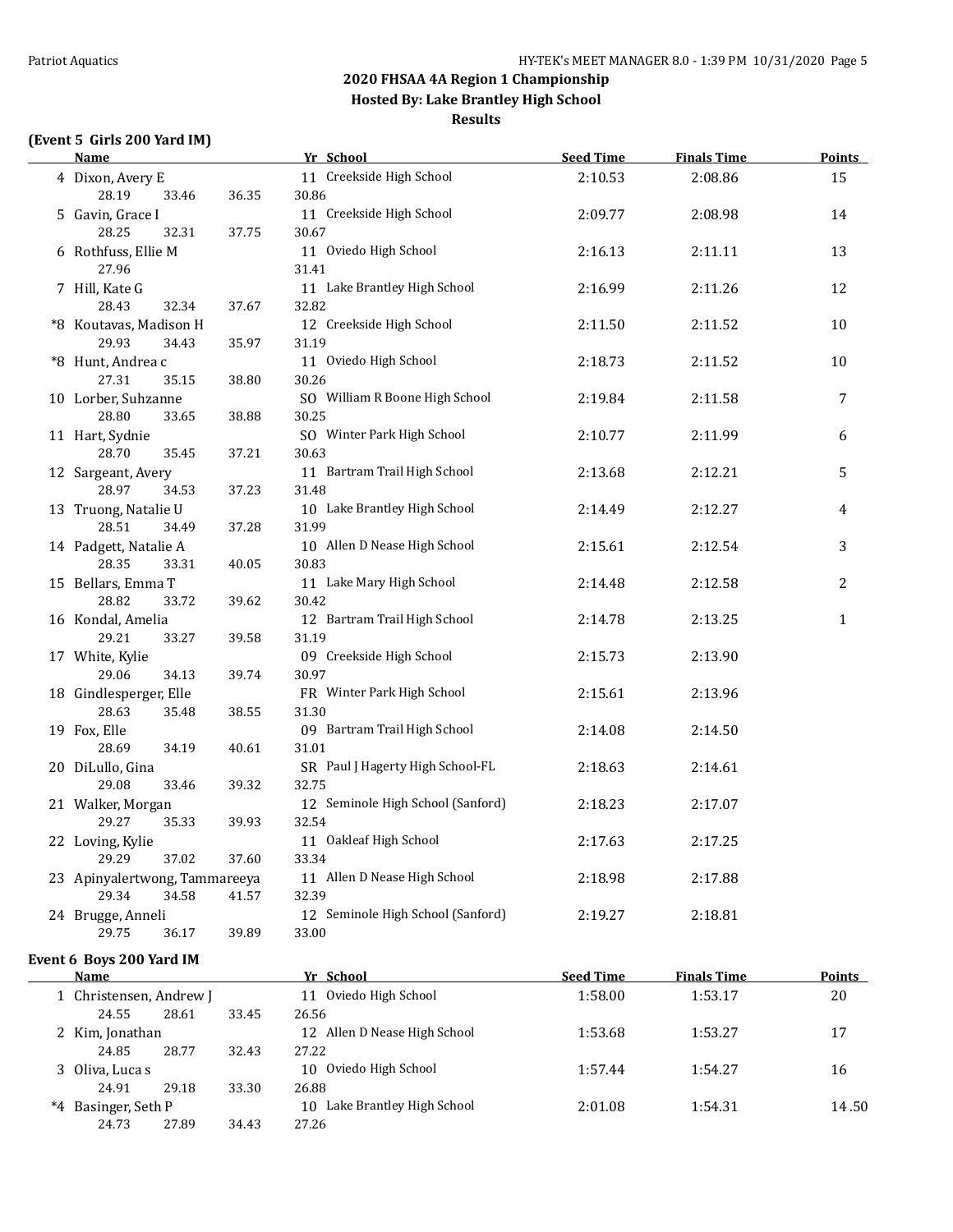**Hosted By: Lake Brantley High School**

**Results**

#### **(Event 6 Boys 200 Yard IM)**

|   | <b>Name</b>                                           |                | Yr School                                      | <b>Seed Time</b> | <b>Finals Time</b> | <b>Points</b> |
|---|-------------------------------------------------------|----------------|------------------------------------------------|------------------|--------------------|---------------|
|   | *4 Prosinski, Raymond                                 |                | 10 Bartram Trail High School                   | 1:54.16          | 1:54.31            | 14.50         |
|   | 25.43<br>29.02<br>6 Douberly, Jacob W                 | 33.08          | 26.78<br>12 Creekside High School              | 1:55.48          | 1:56.28            | 13            |
|   | 25.51<br>29.86<br>7 Sunman, Hayden M                  | 33.67          | 27.24<br>09 Creekside High School              | 2:01.74          | 1:56.70            | 12            |
|   | 25.80<br>29.03<br>8 Nguyen, Rich D<br>26.23<br>30.99  | 33.55<br>32.23 | 28.32<br>10 Allen D Nease High School<br>28.04 | 1:59.13          | 1:57.49            | 11            |
|   | 9 Tayag, Nicholas<br>25.11<br>29.60                   | 34.14          | 11 Bartram Trail High School<br>28.66          | 2:00.84          | 1:57.51            | 9             |
|   | 10 Panariello, Michael<br>25.10<br>30.50              | 33.88          | 12 Creekside High School<br>28.44              | 1:58.73          | 1:57.92            | 7             |
|   | 11 Myers, Logan<br>25.80<br>1:05.65                   | 28.46          | 11 Oakleaf High School                         | 1:58.54          | 1:59.91            | 6             |
|   | 12 Mai, Timothy I<br>25.04<br>30.63                   | 37.31          | 11 Creekside High School<br>27.86              | 2:08.87          | 2:00.84            | 5             |
|   | 13 LeClair, Andrew<br>27.13<br>31.68                  | 34.48          | JR Paul J Hagerty High School-FL<br>28.11      | 2:08.45          | 2:01.40            | 4             |
|   | 14 Zimlich, Trevor J<br>25.74<br>29.40                | 37.70          | 12 Lake Mary High School<br>28.95              | 2:03.44          | 2:01.79            | 3             |
|   | 15 Wyatt, Joseph R<br>25.69<br>30.94                  | 36.42          | 10 Allen D Nease High School<br>28.89          | 2:04.00          | 2:01.94            | 2             |
|   | 16 Perez, Samuel<br>25.52<br>30.69                    | 35.88          | SR Paul J Hagerty High School-FL<br>29.91      | 2:07.41          | 2:02.00            | $\mathbf{1}$  |
|   | 17 Hudanich, Nicholas J<br>26.45<br>31.38             | 35.06          | 12 Oviedo High School<br>29.86                 | 2:06.65          | 2:02.75            |               |
|   | 18 Shahin, Abdelrahman<br>25.07<br>31.93              | 36.34          | 10 Bartram Trail High School<br>30.95          | 2:07.61          | 2:04.29            |               |
|   | 19 Deeter, Derin A<br>28.29<br>31.52                  | 34.57          | 10 Lake Brantley High School<br>29.98          | 2:06.11          | 2:04.36            |               |
|   | 20 Roberts, Tyler<br>27.38<br>32.06                   | 36.49          | University Orlando<br>29.48                    | 2:11.01          | 2:05.41            |               |
|   | 21 McKinney, Jacob M<br>26.02<br>31.65                | 37.73          | 11 Lake Mary High School<br>30.57              | 2:07.53          | 2:05.97            |               |
|   | 22 Francis, Trevor<br>27.61<br>32.91                  | 38.11          | 9 Oviedo High School<br>30.24                  | 2:10.76          | 2:08.87            |               |
|   | 23 Haynie, Mason<br>27.77<br>34.94                    | 35.90          | 12 Seminole High School (Sanford)<br>31.69     | 2:10.99          | 2:10.30            |               |
|   | 24 Bell, Camden<br>27.14<br>34.28                     | 40.19          | SR William R Boone High School<br>29.85        | 2:09.91          | 2:11.46            |               |
|   | <b>Event 7 Girls 50 Yard Freestyle</b><br><b>Name</b> |                | Yr School                                      | <b>Seed Time</b> | <b>Finals Time</b> | <b>Points</b> |
|   | 1 Akakabota, Stephanie                                |                | 12 Seminole High School (Sanford)              | 23.71            | 22.96              | 20            |
|   | 2 Cathcart, Sarah Beth e                              |                | Oviedo High School<br>10                       | 24.82            | 23.46              | 17            |
|   | 3 Bates, Georgia                                      |                | FW Buchholz High School<br>12                  | 24.28            | 23.58              | 16            |
|   | Semmen, Cambria s                                     |                | Winter Park High School<br>IR                  | 25.06            | 23.59              | 15            |
| 4 | McCabe, Reilly                                        |                | Bartram Trail High School                      | 24.08            |                    |               |
| 5 |                                                       |                | 11<br>Oviedo High School                       |                  | 23.89              | 14            |
| 6 | Herbet, Kaylin e                                      |                | 10<br>SR Winter Park High School               | 24.00            | 23.92              | 13            |
|   | 7 Jahn, Lucy                                          |                |                                                | 24.81            | 24.02              | 12            |
|   | 8 Noble, Lucy                                         |                | 10 Flagler Palm Coast High School              | 24.84            | 24.31              | 11            |

9 Culbertson, Abby 12 Seminole High School (Sanford) 24.54 24.51 9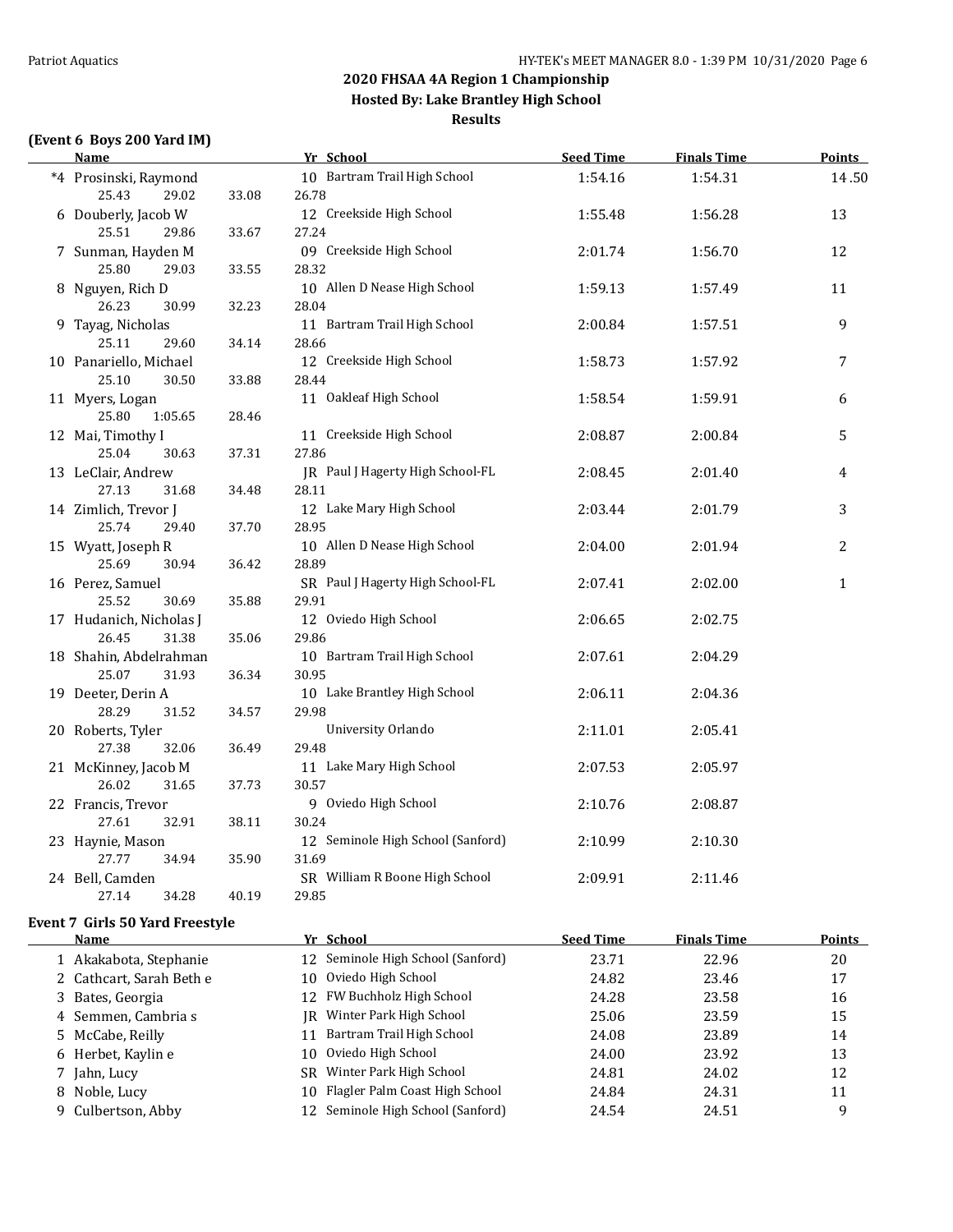### **2020 FHSAA 4A Region 1 Championship Hosted By: Lake Brantley High School**

#### **Results**

#### **(Event 7 Girls 50 Yard Freestyle)**

|       | Name                       |     | Yr School                      | <b>Seed Time</b> | <b>Finals Time</b> | <b>Points</b> |
|-------|----------------------------|-----|--------------------------------|------------------|--------------------|---------------|
| $*10$ | Gavin, Anna M              | 09. | Creekside High School          | 24.53            | 24.59              | 6.50          |
| $*10$ | Ciancimino, Olivia         | 12  | Seminole High School (Sanford) | 25.13            | 24.59              | 6.50          |
| 12.   | Koziol, Hannah R           | 12  | Allen D Nease High School      | 25.27            | 24.77              | 5             |
| 13    | Pinola, Haylie             | 10  | Oakleaf High School            | 25.07            | 24.80              | 4             |
|       | 14 Bernard, Isabella G     |     | 12 Creekside High School       | 25.48            | 25.02              | 3             |
| 15    | Cartagena-Diaz, Gabriela M | 11  | Oviedo High School             | 25.77            | 25.17              | 2             |
|       | 16 Ray, Jaimie             | 11  | Bartram Trail High School      | 25.65            | 25.25              |               |
| 17    | Duffy, Eleanor G           | 11  | Oviedo High School             | 25.88            | 25.45              |               |
| 18    | Chen, Dana                 | 10  | FW Buchholz High School        | 25.80            | 25.62              |               |
| 19    | Annunziato, Julia          | 12  | University Orange              | 25.63            | 25.63              |               |
| 20.   | Ward, Madison S            |     | 12 Atlantic Coast High School  | 25.23            | 25.74              |               |
| 21    | Brugge, Elin               | 11  | Seminole High School (Sanford) | 25.81            | 25.82              |               |
|       | *22 Flask, Brianna         | 11  | Atlantic Coast High School     | 25.69            | 26.03              |               |
| $*22$ | Galloway, Lauren           | 12  | Oakleaf High School            | 25.55            | 26.03              |               |
| $---$ | Nordheim, Caroline         | SR. | Winter Park High School        | 24.83            | D <sub>0</sub>     |               |

#### **Event 8 Boys 50 Yard Freestyle**

| <b>Name</b>           |                                                                                                                           |                                | <b>Seed Time</b> | <b>Finals Time</b> | <b>Points</b> |
|-----------------------|---------------------------------------------------------------------------------------------------------------------------|--------------------------------|------------------|--------------------|---------------|
|                       | 12                                                                                                                        | Creekside High School          | 21.21            | 20.75              | 20            |
|                       | 11                                                                                                                        | Seminole High School (Sanford) | 21.37            | 20.88              | 17            |
| Salls, Larry          | 11                                                                                                                        | Sandalwood High School         | 21.13            | 21.05              | 16            |
| Covington, Rian J     | 12                                                                                                                        | Atlantic Coast High School     | 21.46            | 21.11              | 15            |
| Koziol, Matthew R     | 10                                                                                                                        | Allen D Nease High School      | 21.59            | 21.35              | 14            |
|                       | 12                                                                                                                        | Bartram Trail High School      | 21.56            | 21.42              | 13            |
| Beattie, John R       | SO.                                                                                                                       | Winter Park High School        | 21.95            | 21.48              | 12            |
| Losquadro, Luke       | 12                                                                                                                        | Navarre High School            | 21.90            | 21.67              | 11            |
| Haines, Jackson       | 12                                                                                                                        | Seminole High School (Sanford) | 21.97            | 21.69              | 9             |
| Rockaway, Justin T    | 12                                                                                                                        | Oviedo High School             | 22.50            | 21.70              | 7             |
| Schroeder, Ethan      | 12                                                                                                                        | Oakleaf High School            | 21.87            | 21.87              | 6             |
| Skage, John           | <b>SR</b>                                                                                                                 | Winter Park High School        | 22.12            | 21.95              | 5             |
| Campbell, Mason       | 11                                                                                                                        | Bartram Trail High School      | 21.84            | 21.99              | 4             |
| Haynie, Gabe          | 12                                                                                                                        | Seminole High School (Sanford) | 22.18            | 22.15              | 3             |
| Boaz, Lukas           | 12                                                                                                                        | Oviedo High School             | 22.90            | 22.37              | 1.50          |
| Gransee, Kyle B       | 12                                                                                                                        | Lake Mary High School          | 22.73            | 22.37              | 1.50          |
| Walker, Ryan          | 9                                                                                                                         | Oviedo High School             | 23.10            | 22.47              |               |
| Shehu, Gary A         | 11                                                                                                                        | Creekside High School          | 22.61            | 22.54              |               |
| Garces, David A       | 12                                                                                                                        | Atlantic Coast High School     | 23.20            | 22.67              |               |
| Dantas-Vilar, Nicolas | 12                                                                                                                        | FW Buchholz High School        | 22.56            | 22.75              |               |
| Wright, Hunter G      | 11                                                                                                                        | Creekside High School          | 22.42            | 22.93              |               |
| Ellinor, James S      | 11                                                                                                                        | Spruce Creek High School       | 22.66            | 22.93              |               |
| Spillers, Lucas       | 09                                                                                                                        | Creekside High School          | 23.01            | 22.96              |               |
|                       | 11                                                                                                                        | Seminole High School (Sanford) | 22.61            | 23.03              |               |
|                       | 1 Miller, Dominic G<br>2 Joyce, Dawson<br>3<br>4<br>5.<br>6 McDuff, Macguire<br>7<br>11<br>$*21$<br>23<br>24 Bame, Julian |                                | Yr School        |                    |               |

#### **Event 9 Girls 1 mtr Diving**

| Name                  | Yr School                               |        | <b>Finals Score</b> | <b>Points</b> |
|-----------------------|-----------------------------------------|--------|---------------------|---------------|
| 1 Gutch, Lanie        | FR William R Boone High School          | 511.40 | 499.15              | 20            |
| 2 Miller, Lauren      | Bartram Trail High School<br>11         | 505.50 | 467.55              | 17            |
| 3 Price, Madison      | Mandarin High School<br>12 <sup>1</sup> | 470.05 | 447.00              | 16            |
| 4 Graham, Tayler      | 10 Sandalwood High School               | 438.40 | 420.25              | 15            |
| 5 Dunigan, McKenzie A | Lake Howell High School<br>12           | 464.90 | 408.45              | 14            |
| 6 Pokorski, Alexis    | Oviedo High School<br>10                | 429.45 | 396.35              | 13            |
|                       |                                         |        |                     |               |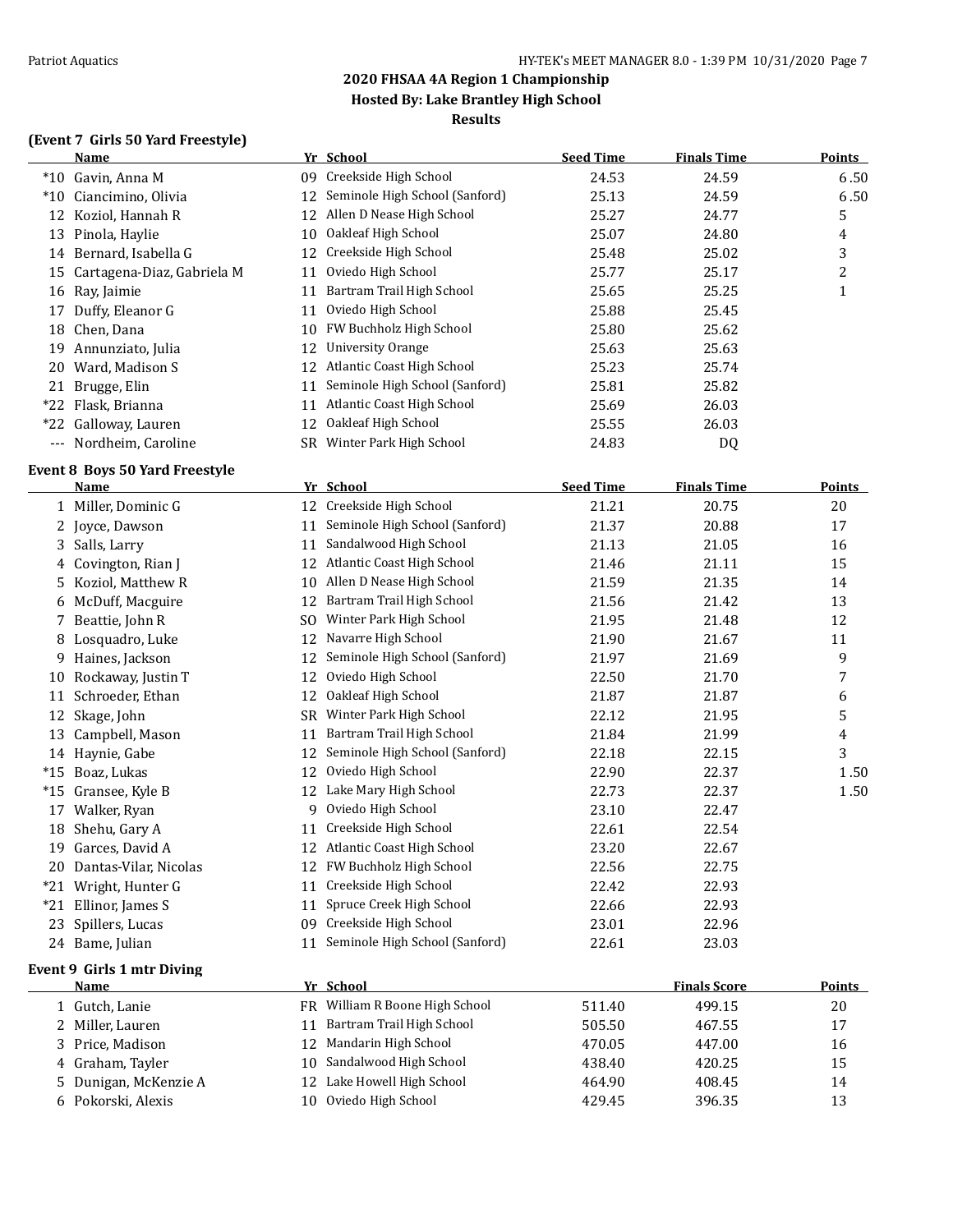## **Hosted By: Lake Brantley High School**

## **Results**

| (Event 9 Girls 1 mtr Diving) |  |  |  |
|------------------------------|--|--|--|
|------------------------------|--|--|--|

|    | <b>Name</b>                                      |     | Yr School                    |                  | <b>Finals Score</b> | Points           |
|----|--------------------------------------------------|-----|------------------------------|------------------|---------------------|------------------|
|    | 7 Connell, Molly                                 |     | 10 Oviedo High School        | 415.25           | 393.60              | 12               |
|    | 8 Kellam, Madison                                | 11  | Creekside High School        | 383.85           | 383.20              | 11               |
| 9  | Hevesy, Madison                                  |     | 09 FW Buchholz High School   | 384.30           | 362.90              | 9                |
| 10 | Greenberg, Casey                                 | 11  | FW Buchholz High School      | 347.35           | 361.35              | $\boldsymbol{7}$ |
| 11 | Henriquez, Sara                                  | SO. | William R Boone High School  | 363.85           | 357.05              | 6                |
| 12 | Wood, Lindsey                                    | 10  | Oviedo High School           | 376.95           | 355.20              | 5                |
| 13 | Bened, Elizabeth                                 | 12  | Lake Mary High School        | 386.75           | 347.95              | 4                |
|    | 14 Scheel, Kayla                                 | 10  | FW Buchholz High School      | 314.60           | 321.20              | 3                |
|    | 15 Holmbeck, Holly                               | SO. | Timber Creek High School     | 307.80           | 308.85              | $\overline{c}$   |
|    | 16 Dearth, Jordyn                                | 10  | Lyman High School            | 343.35           | 306.90              | $\mathbf{1}$     |
| 17 | Snyder, Eleanor                                  | 10  | Lyman High School            | 296.30           | 221.95              |                  |
| 18 | French, Madelyn                                  | 10  | FW Buchholz High School      | 292.45           | 221.90              |                  |
| 19 | Hillsamer, Kaitlyn                               | 09  | Mandarin High School         | 309.80           | 221.60              |                  |
|    | 20 Dunn, Katie                                   | 10  | Oviedo High School           | 311.25           | 212.60              |                  |
|    | <b>Event 10 Boys 1 mtr Diving</b>                |     |                              |                  |                     |                  |
|    | Name                                             |     | Yr School                    |                  | <b>Finals Score</b> | Points           |
|    | 1 Adams, Patrick B                               |     | 11 Allen D Nease High School | 459.50           | 414.45              | 20               |
| 2  | Storlie, Aaron J                                 |     | 09 Allen D Nease High School | 374.10           | 355.45              | 17               |
| 3  | Bilmez, Sean                                     | 10  | Mandarin High School         | 361.30           | 342.10              | 16               |
|    | 4 Copper, Gavin D                                |     | 11 Mandarin High School      | 287.25           | 299.35              | 15               |
|    |                                                  |     |                              |                  |                     |                  |
|    | <b>Event 11 Girls 100 Yard Butterfly</b><br>Name |     | Yr School                    | <b>Seed Time</b> | <b>Finals Time</b>  | <b>Points</b>    |
|    | 1 Peoples, Olivia G                              |     | 12 Allen D Nease High School | 55.42            | 54.05               | 20               |
|    | 25.17<br>28.88                                   |     |                              |                  |                     |                  |
|    | *2 Bates, Georgia<br>26.36<br>28.92              |     | 12 FW Buchholz High School   | 56.71            | 55.28               | 16.50            |
|    | *2 Bird, Jennifer M<br>26.02<br>29.26            |     | 12 Creekside High School     | 55.85            | 55.28               | 16.50            |
|    | 4 Freitas, Moriah<br>26.44<br>29.80              |     | SR Winter Park High School   | 56.61            | 56.24               | 15               |
|    | 5 Nordheim, Katherine<br>26.56<br>29.99          |     | SO Winter Park High School   | 58.15            | 56.55               | 14               |
|    | 6 Krstolic, Sofia E<br>26.87<br>29.89            |     | 10 Lake Brantley High School | 59.31            | 56.76               | 13               |
|    | 7 Larrimore, Allie E<br>26.97<br>30.22           |     | 12 Allen D Nease High School | 57.87            | 57.19               | 12               |
|    | 8 Monette, Anna<br>26.29<br>31.04                |     | 11 DeLand High School        | 57.15            | 57.33               | 11               |
|    | 9 Hunt, Andrea c<br>26.62<br>30.91               |     | 11 Oviedo High School        | 1:00.90          | 57.53               | 9                |
|    | 10 Jahn, Lucy<br>27.27<br>30.36                  |     | SR Winter Park High School   | 58.37            | 57.63               | 7                |
|    | 11 Netzley, Emma L<br>26.75<br>31.09             |     | 10 Creekside High School     | 58.99            | 57.84               | 6                |
|    | 12 Schnur, Cali<br>27.81<br>31.38                |     | 11 Mandarin High School      | 1:00.51          | 59.19               | 5                |
|    | 13 Pinola, Haylie<br>28.14<br>31.37              |     | 10 Oakleaf High School       | 59.50            | 59.51               | 4                |
|    | 14 Stemley, Sydney N<br>28.04<br>31.76           |     | 10 Lake Mary High School     | 1:00.85          | 59.80               | 3                |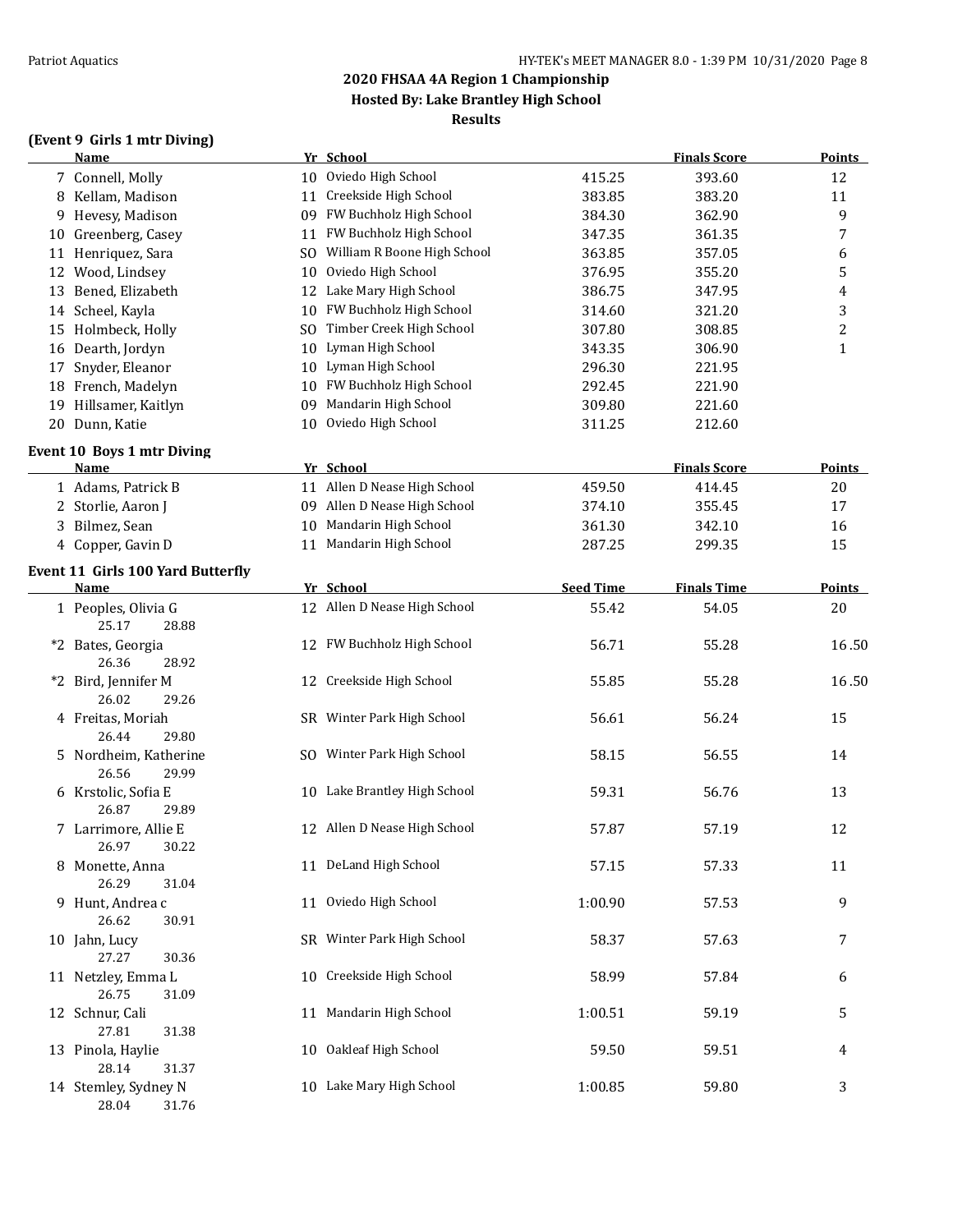#### **2020 FHSAA 4A Region 1 Championship Hosted By: Lake Brantley High School**

#### **Results**

#### **(Event 11 Girls 100 Yard Butterfly)**

| <b>Name</b>                             | Yr School                         | <b>Seed Time</b> | <b>Finals Time</b> | <b>Points</b>  |
|-----------------------------------------|-----------------------------------|------------------|--------------------|----------------|
| 15 Ray, Jaimie<br>27.53<br>32.31        | 11 Bartram Trail High School      | 1:01.02          | 59.84              | $\overline{c}$ |
| 16 Mayorca, Vanessa R<br>28.07<br>32.19 | 12 Lake Mary High School          | 1:01.43          | 1:00.26            | $\mathbf{1}$   |
| 17 Fox, Elle<br>28.55<br>31.75          | 09 Bartram Trail High School      | 1:00.20          | 1:00.30            |                |
| 18 Young, Morganne<br>29.04<br>31.41    | 9 Seminole High School (Sanford)  | 1:00.42          | 1:00.45            |                |
| 19 Meyer, Elizabeth D<br>28.78<br>31.76 | 12 Spruce Creek High School       | 59.77            | 1:00.54            |                |
| 20 Chen, Dana<br>27.99<br>32.73         | 10 FW Buchholz High School        | 1:01.58          | 1:00.72            |                |
| 21 Brooks, Molly<br>28.36<br>32.81      | 10 FW Buchholz High School        | 1:01.56          | 1:01.17            |                |
| 22 Wolfe, Abigail<br>28.83<br>33.02     | 11 West Port High School          | 1:01.81          | 1:01.85            |                |
| 23 Greenwald, Kaitlyn<br>29.35<br>32.99 | 10 Bartram Trail High School      | 1:02.97          | 1:02.34            |                |
| 24 Kelley, Kristina<br>28.96<br>33.70   | IR Timber Creek High School       | 1:03.01          | 1:02.66            |                |
| <b>Event 12 Boys 100 Yard Butterfly</b> |                                   |                  |                    |                |
| <b>Name</b>                             | Yr School                         | <b>Seed Time</b> | <b>Finals Time</b> | <b>Points</b>  |
| 1 Miller, Dominic G<br>23.32<br>26.08   | 12 Creekside High School          | 50.61            | 49.40              | 20             |
| 2 Hulbert, Gage<br>23.57<br>26.45       | 11 Mandarin High School           | 49.89            | 50.02              | 17             |
| 3 Hanley, Davis T<br>23.89<br>26.62     | 12 Oviedo High School             | 51.29            | 50.51              | 16             |
| 4 Beattie, John R<br>23.68<br>27.59     | SO Winter Park High School        | 51.82            | 51.27              | 15             |
| 5 Covington, Rian J<br>23.72<br>27.56   | 12 Atlantic Coast High School     | 52.49            | 51.28              | 14             |
| 6 Reynolds, Ryan W<br>24.23<br>27.30    | 11 Oviedo High School             | 53.16            | 51.53              | 13             |
| 7 Haines, Jackson<br>27.62<br>24.12     | 12 Seminole High School (Sanford) | 53.02            | 51.74              | 12             |

8 Dagostino, Grayson A 12 Atlantic Coast High School 53.40 51.93 11 24.47 27.46 9 Dash, Neil 11 Oviedo High School 54.28 52.32 9 24.50 27.82 10 Wyatt, Joseph R 10 Allen D Nease High School 53.63 52.69 52.69 7 25.00 27.69 11 Gransee, Kyle B 12 Lake Mary High School 53.56 52.75 6 24.67 28.08 12 Krstolic, Ashton R 10 Lake Brantley High School 53.91 53.19 53.19 24.75 28.44

25.07 28.26 25.14 28.54

| $12$ $\mu$ $300\mu$ , $\mu$ $300\mu$ $\mu$ |       | 10 Bane Brancrey High Benoor     | JJ.J. | JJ.L. | ັ |
|--------------------------------------------|-------|----------------------------------|-------|-------|---|
| 24.75                                      | 28.44 |                                  |       |       |   |
| 13 Perez, Samuel                           |       | SR Paul J Hagerty High School-FL | 56.03 | 53.22 | 4 |
| 25.00                                      | 28.22 |                                  |       |       |   |
| 14 Wolfe, Jefferey                         |       | 09 West Port High School         | 53.60 | 53.33 | 3 |
| 25.07                                      | 28.26 |                                  |       |       |   |
| 15 Bishop, Zachary B                       |       | 10 Lake Mary High School         | 54.36 | 53.68 | 2 |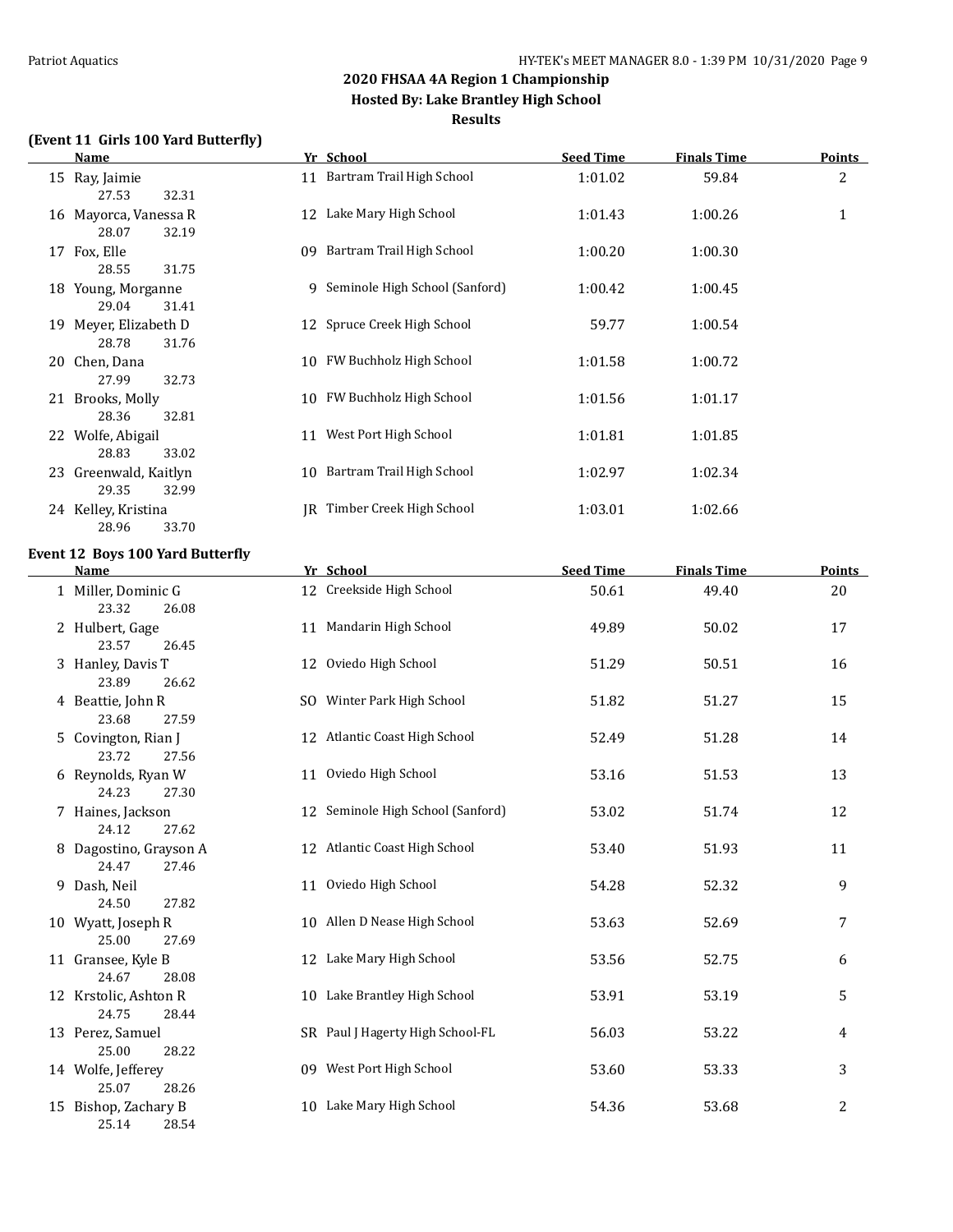**Hosted By: Lake Brantley High School**

#### **Results**

#### **(Event 12 Boys 100 Yard Butterfly)**

|    | Name                |    | Yr School                      | <b>Seed Time</b> | <b>Finals Time</b> | <b>Points</b> |
|----|---------------------|----|--------------------------------|------------------|--------------------|---------------|
|    | 16 Szul, Joseph L   |    | 11 Lake Mary High School       | 55.33            | 54.45              | $\mathbf{1}$  |
|    | 25.19<br>29.26      |    |                                |                  |                    |               |
| 17 | Zak, Thomas W       | 11 | Allen D Nease High School      | 54.42            | 54.51              |               |
|    | 25.80<br>28.71      |    |                                |                  |                    |               |
| 18 | Benton, Ethan B     | 10 | Mandarin High School           | 55.17            | 54.59              |               |
|    | 25.42<br>29.17      |    |                                |                  |                    |               |
| 19 | Manley, Tristan     | 12 | Oakleaf High School            | 54.27            | 54.65              |               |
|    | 25.66<br>28.99      |    |                                |                  |                    |               |
|    | 20 Cioffi, William  |    | 10 Bartram Trail High School   | 56.78            | 56.28              |               |
|    | 26.36<br>29.92      |    |                                |                  |                    |               |
|    | 21 Smith, Tre       | 09 | Lake Brantley High School      | 56.20            | 56.42              |               |
|    | 27.18<br>29.24      |    |                                |                  |                    |               |
|    |                     |    |                                |                  |                    |               |
|    | 22 Kim, Alexander S | 09 | Allen D Nease High School      | 55.98            | 56.44              |               |
|    | 30.38<br>26.06      |    |                                |                  |                    |               |
| 23 | Herrick, Logan      | 11 | Seminole High School (Sanford) | 56.18            | 56.99              |               |
|    | 26.17<br>30.82      |    |                                |                  |                    |               |
| 24 | Lommerse, Travis    | 11 | Seminole High School (Sanford) | 57.73            | 57.88              |               |
|    | 31.41<br>26.47      |    |                                |                  |                    |               |

#### **Event 13 Girls 100 Yard Freestyle**

| Name                                       | Yr School                         | <b>Seed Time</b> | <b>Finals Time</b> | <b>Points</b>  |
|--------------------------------------------|-----------------------------------|------------------|--------------------|----------------|
| 1 Cronk, Micayla<br>24.48<br>26.09         | 12 Flagler Palm Coast High School | 50.75            | 50.57              | 20             |
| 2 Bowley, Lockett<br>24.65<br>26.06        | JR Winter Park High School        | 52.24            | 50.71              | 17             |
| 3 Cathcart, Sarah Beth e<br>24.53<br>26.79 | 10 Oviedo High School             | 52.86            | 51.32              | 16             |
| 4 Hirschmann, Erika<br>24.79<br>26.57      | JR Winter Park High School        | 53.98            | 51.36              | 15             |
| 5 Akakabota, Stephanie<br>24.76<br>27.00   | 12 Seminole High School (Sanford) | 54.20            | 51.76              | 14             |
| 6 Herbet, Kaylin e<br>24.95<br>26.95       | 10 Oviedo High School             | 53.17            | 51.90              | 13             |
| 7 Semmen, Cambria s<br>24.83<br>27.18      | JR Winter Park High School        | 53.29            | 52.01              | 12             |
| 8 Bishop, Isabelle<br>25.02<br>27.06       | 11 Oviedo High School             | 53.99            | 52.08              | 11             |
| 9 Chestang, Emma S<br>25.10<br>27.09       | 12 Creekside High School          | 52.44            | 52.19              | 9              |
| 10 Moore, Anna C<br>25.01<br>27.32         | 11 Creekside High School          | 52.70            | 52.33              | 7              |
| 11 Nordheim, Caroline<br>24.85<br>27.93    | SR Winter Park High School        | 54.40            | 52.78              | 6              |
| 12 Harris, Haley<br>25.36<br>27.95         | 12 Bartram Trail High School      | 52.30            | 53.31              | 5              |
| 13 Davenport, Madisson<br>25.68<br>27.88   | 10 FW Buchholz High School        | 52.96            | 53.56              | 4              |
| 14 Culbertson, Abby<br>26.02<br>27.70      | 12 Seminole High School (Sanford) | 53.93            | 53.72              | 3              |
| 15 McCabe, Reilly<br>25.39<br>28.42        | 11 Bartram Trail High School      | 53.45            | 53.81              | $\overline{c}$ |
| 16 Noble, Lucy<br>26.12<br>27.71           | 10 Flagler Palm Coast High School | 54.05            | 53.83              | 1              |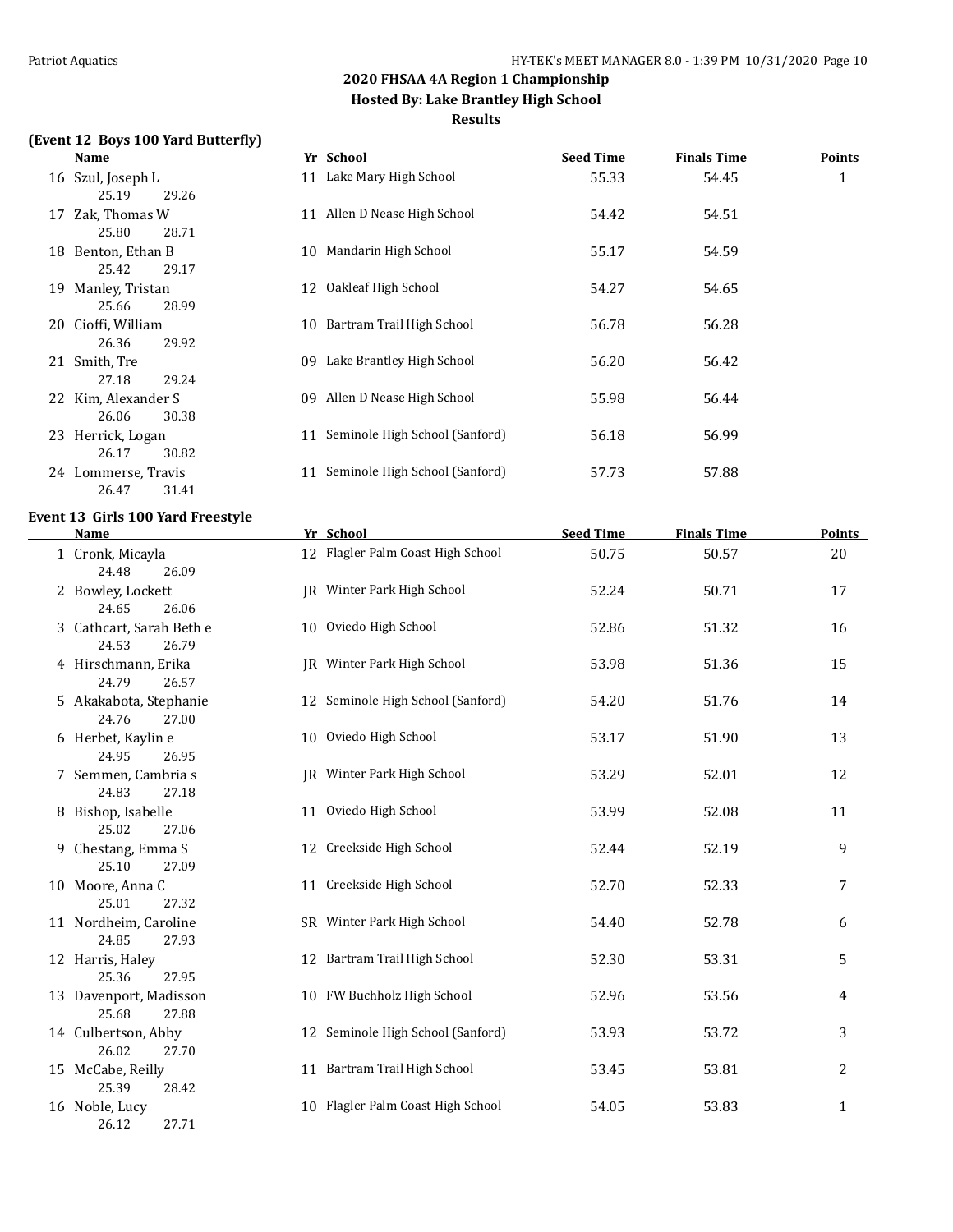**Hosted By: Lake Brantley High School**

#### **Results**

#### **(Event 13 Girls 100 Yard Freestyle)**

|     | Name                       |     | Yr School                 | <b>Seed Time</b> | <b>Finals Time</b> | <b>Points</b> |
|-----|----------------------------|-----|---------------------------|------------------|--------------------|---------------|
| 17  | Gavin, Anna M              |     | 09 Creekside High School  | 53.98            | 53.86              |               |
|     | 25.85<br>28.01             |     |                           |                  |                    |               |
| 18  | Bernard, Isabella G        |     | 12 Creekside High School  | 54.58            | 53.92              |               |
|     | 25.62<br>28.30             |     |                           |                  |                    |               |
| 19. | Cartagena-Diaz, Gabriela M | 11  | Oviedo High School        | 55.17            | 54.29              |               |
|     | 26.05<br>28.24             |     |                           |                  |                    |               |
| 20  | Bellars, Emma T            | 11  | Lake Mary High School     | 55.06            | 54.76              |               |
|     | 26.23<br>28.53             |     |                           |                  |                    |               |
|     | 21 Padgett, Natalie A      | 10. | Allen D Nease High School | 55.00            | 54.88              |               |
|     | 26.19<br>28.69             |     |                           |                  |                    |               |
|     | 22 Lemus, Alexia           | 12  | <b>University Orange</b>  | 55.65            | 56.17              |               |
|     | 29.41<br>26.76             |     |                           |                  |                    |               |
| 23. | Schroeder, Addison B       | 09  | Allen D Nease High School | 55.94            | 56.29              |               |
|     | 27.35<br>28.94             |     |                           |                  |                    |               |
|     |                            |     |                           |                  |                    |               |

#### **Event 14 Boys 100 Yard Freestyle**

| <b>Name</b>                                | Yr School                         | <b>Seed Time</b> | <b>Finals Time</b> | <b>Points</b> |
|--------------------------------------------|-----------------------------------|------------------|--------------------|---------------|
| 1 Sungail, Sage Y<br>22.30<br>23.30        | 11 Lake Brantley High School      | 45.96            | 45.60              | 20            |
| 2 Joyce, Dawson<br>22.60<br>23.23          | 11 Seminole High School (Sanford) | 46.31            | 45.83              | 17            |
| 3 Gapinski, David A<br>22.40<br>23.46      | 12 Creekside High School          | 46.81            | 45.86              | 16            |
| 4 Salls, Larry<br>22.37<br>23.60           | 11 Sandalwood High School         | 47.06            | 45.97              | 15            |
| 5 McDuff, Macguire<br>22.16<br>24.47       | 12 Bartram Trail High School      | 49.27            | 46.63              | 14            |
| 6 Rockaway, Justin T<br>22.35<br>24.33     | 12 Oviedo High School             | 48.96            | 46.68              | 13            |
| 7 Losquadro, Luke<br>23.03<br>24.29        | 12 Navarre High School            | 47.96            | 47.32              | 12            |
| 8 Koziol, Matthew R<br>23.13<br>24.34      | 10 Allen D Nease High School      | 48.29            | 47.47              | 11            |
| 9 Bungert, Alexander<br>22.81<br>25.20     | 11 FW Buchholz High School        | 48.92            | 48.01              | 9             |
| 10 Haynie, Gabe<br>23.42<br>25.54          | 12 Seminole High School (Sanford) | 49.51            | 48.96              | 7             |
| 11 Skage, John<br>23.18<br>25.92           | SR Winter Park High School        | 50.92            | 49.10              | 6             |
| 12 Schroeder, Ethan<br>23.53<br>25.88      | 12 Oakleaf High School            | 49.22            | 49.41              | 5             |
| 13 Dantas-Vilar, Nicolas<br>23.66<br>25.83 | 12 FW Buchholz High School        | 50.19            | 49.49              | 4             |
| 14 Walker, Ryan<br>24.12<br>25.44          | 9 Oviedo High School              | 50.99            | 49.56              | 3             |
| 15 Spillers, Lucas<br>24.03<br>25.69       | 09 Creekside High School          | 49.74            | 49.72              | 2             |
| 16 Slycord, Shaun<br>23.80<br>26.01        | 12 Bartram Trail High School      | 50.05            | 49.81              | $\mathbf{1}$  |
| 17 Umpierre, Dylan<br>23.98<br>25.93       | SR William R Boone High School    | 51.05            | 49.91              |               |
| 18 Bailey, Parker<br>24.11<br>25.83        | 09 Bartram Trail High School      | 50.14            | 49.94              |               |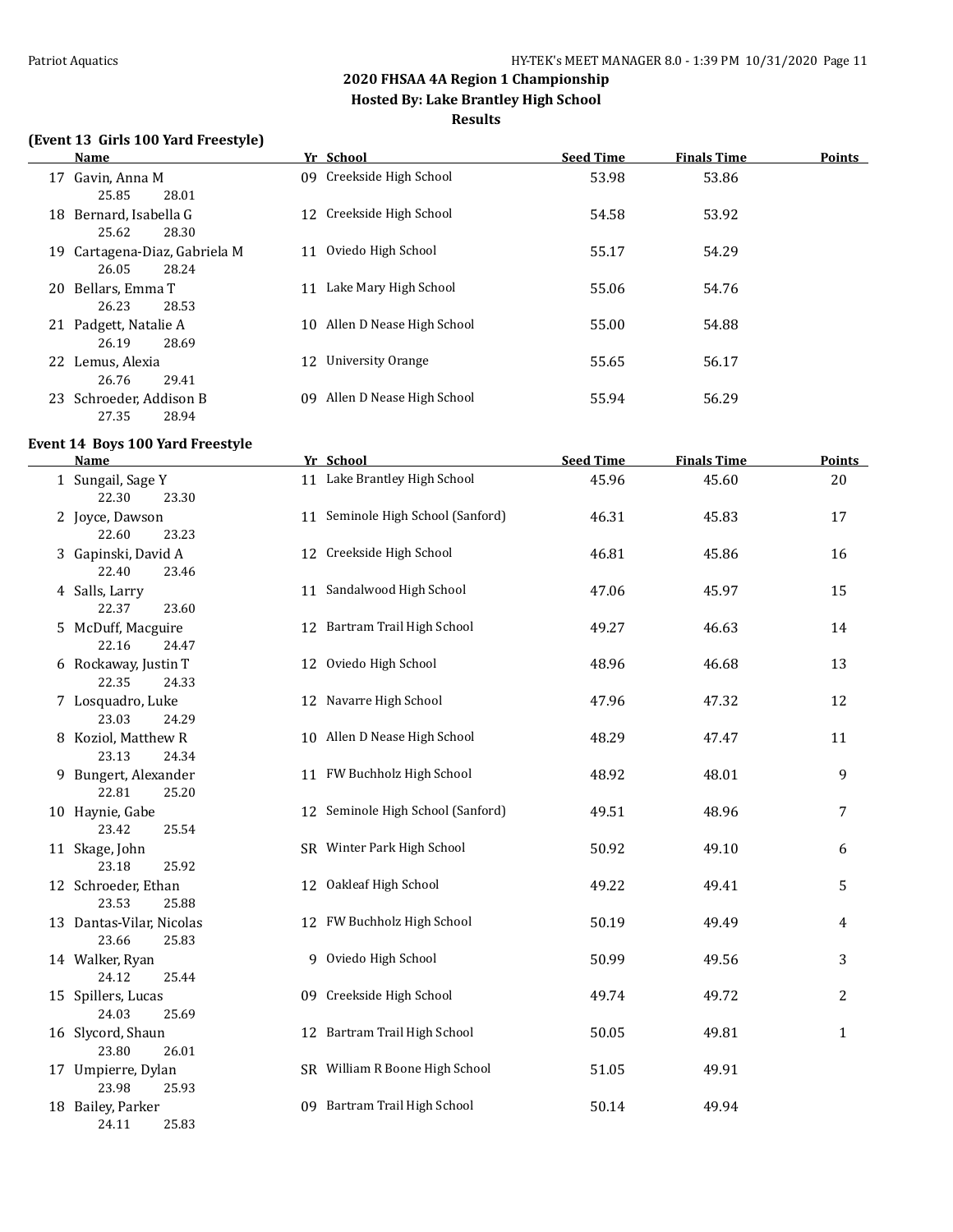**Hosted By: Lake Brantley High School**

#### **Results**

#### **(Event 14 Boys 100 Yard Freestyle)**

| Name                                      | Yr School                            | <b>Seed Time</b> | <b>Finals Time</b> | Points |
|-------------------------------------------|--------------------------------------|------------------|--------------------|--------|
| Athy, Connor<br>19.                       | 11 FW Buchholz High School           | 51.18            | 50.06              |        |
| 25.95<br>24.11<br>20 Bame, Julian         | Seminole High School (Sanford)<br>11 | 49.36            | 50.09              |        |
| 24.25<br>25.84                            |                                      |                  |                    |        |
| 21 Garces, David A                        | Atlantic Coast High School<br>12.    | 50.71            | 50.39              |        |
| 23.83<br>26.56<br>22 Stelling, Aiden      | Lyman High School<br>11              | 51.05            | 50.74              |        |
| 26.81<br>23.93                            |                                      |                  |                    |        |
| 23 Keysor, Nolan J                        | Lake Howell High School<br>11        | 50.81            | 51.20              |        |
| 24.33<br>26.87                            |                                      |                  |                    |        |
| Wright, Hunter G<br>24.<br>24.98<br>26.66 | Creekside High School                | 51.07            | 51.64              |        |

### **Event 15 Girls 500 Yard Freestyle**

 $\overline{\phantom{0}}$ 

| <b>Name</b>            |       |       | Yr School |                          |                                   |       | <b>Seed Time</b> | <b>Finals Time</b> | <b>Points</b> |
|------------------------|-------|-------|-----------|--------------------------|-----------------------------------|-------|------------------|--------------------|---------------|
| 1 DeBoer, Camille      |       |       |           |                          | 11 FW Buchholz High School        |       | 4:58.00          | 4:53.94            | 20            |
| 26.96                  | 29.46 | 30.05 | 29.59     | 29.83                    | 29.70                             | 29.59 | 29.48            |                    |               |
| 29.90                  | 29.38 |       |           |                          |                                   |       |                  |                    |               |
| 2 Arnold, Brooke E     |       |       |           | 12 Creekside High School |                                   |       | 4:59.19          | 4:56.80            | 17            |
| 26.87                  | 29.09 | 29.74 | 29.94     | 30.07                    | 30.59                             | 30.53 | 30.54            |                    |               |
| 30.45                  | 28.98 |       |           |                          |                                   |       |                  |                    |               |
| 3 Goodwin, Gabriella h |       |       |           | 10 Oviedo High School    |                                   |       | 5:06.91          | 4:56.82            | 16            |
| 27.01                  | 29.19 | 29.91 | 30.16     | 30.10                    | 30.33                             | 30.33 | 30.43            |                    |               |
| 30.07                  | 29.29 |       |           |                          |                                   |       |                  |                    |               |
| 4 Rose, Marin a        |       |       |           | 10 Oviedo High School    |                                   |       | 5:04.64          | 4:56.96            | 15            |
| 27.06                  | 29.09 | 29.52 | 30.16     | 30.27                    | 30.36                             | 30.58 | 30.60            |                    |               |
| 30.42                  | 28.90 |       |           |                          |                                   |       |                  |                    |               |
| 5 Rose, Carlie R       |       |       |           | 12 Oviedo High School    |                                   |       | 5:12.38          | 5:00.14            | 14            |
| 27.18                  | 29.48 | 30.06 | 30.16     | 30.39                    | 30.58                             | 30.65 | 30.77            |                    |               |
| 30.68                  | 30.19 |       |           |                          |                                   |       |                  |                    |               |
| 6 McDade, Meredith R   |       |       |           | 11 Creekside High School |                                   |       | 5:05.74          | 5:04.19            | 13            |
| 27.72                  | 30.00 | 30.43 | 30.73     | 30.76                    | 30.79                             | 31.18 | 31.14            |                    |               |
| 31.04                  | 30.40 |       |           |                          |                                   |       |                  |                    |               |
| 7 Krstolic, Sofia E    |       |       |           |                          | 10 Lake Brantley High School      |       | 5:06.27          | 5:04.32            | 12            |
| 27.56                  | 29.27 | 30.01 | 30.61     | 30.96                    | 31.12                             | 31.27 | 31.57            |                    |               |
| 31.94                  | 30.01 |       |           |                          |                                   |       |                  |                    |               |
| 8 Snively, Dayle       |       |       |           |                          | 11 Seminole High School (Sanford) |       | 5:09.86          | 5:07.35            | 11            |
| 27.93                  | 30.22 | 30.58 | 30.85     | 30.77                    | 31.14                             | 31.41 | 31.89            |                    |               |
| 31.78                  | 30.78 |       |           |                          |                                   |       |                  |                    |               |
| 9 Allen, Molly         |       |       |           | 10 West Port High School |                                   |       | 5:21.38          | 5:07.62            | 9             |
| 28.71                  | 30.57 | 30.67 | 31.03     | 30.86                    | 30.94                             | 31.58 | 31.37            |                    |               |
| 31.30                  | 30.59 |       |           |                          |                                   |       |                  |                    |               |
| 10 Hinkle, Haven B     |       |       |           |                          | 11 Allen D Nease High School      |       | 5:09.54          | 5:08.42            | 7             |
| 27.89                  | 29.49 | 30.35 | 30.69     | 31.07                    | 31.42                             | 31.72 | 32.22            |                    |               |
| 32.08                  | 31.49 |       |           |                          |                                   |       |                  |                    |               |
| 11 Garcia, Kali J      |       |       |           |                          | 11 Lake Brantley High School      |       | 5:14.17          | 5:08.81            | 6             |
| 27.80                  | 30.61 | 31.30 | 31.36     | 31.45                    | 31.31                             | 31.51 | 31.38            |                    |               |
| 31.48                  | 30.61 |       |           |                          |                                   |       |                  |                    |               |
| 12 Trefry, Claire      |       |       |           |                          | 11 FW Buchholz High School        |       | 5:11.43          | 5:09.62            | 5             |
| 28.01                  | 30.07 | 30.85 | 31.09     | 31.47                    | 31.80                             | 31.78 | 32.06            |                    |               |
| 32.06                  | 30.43 |       |           |                          |                                   |       |                  |                    |               |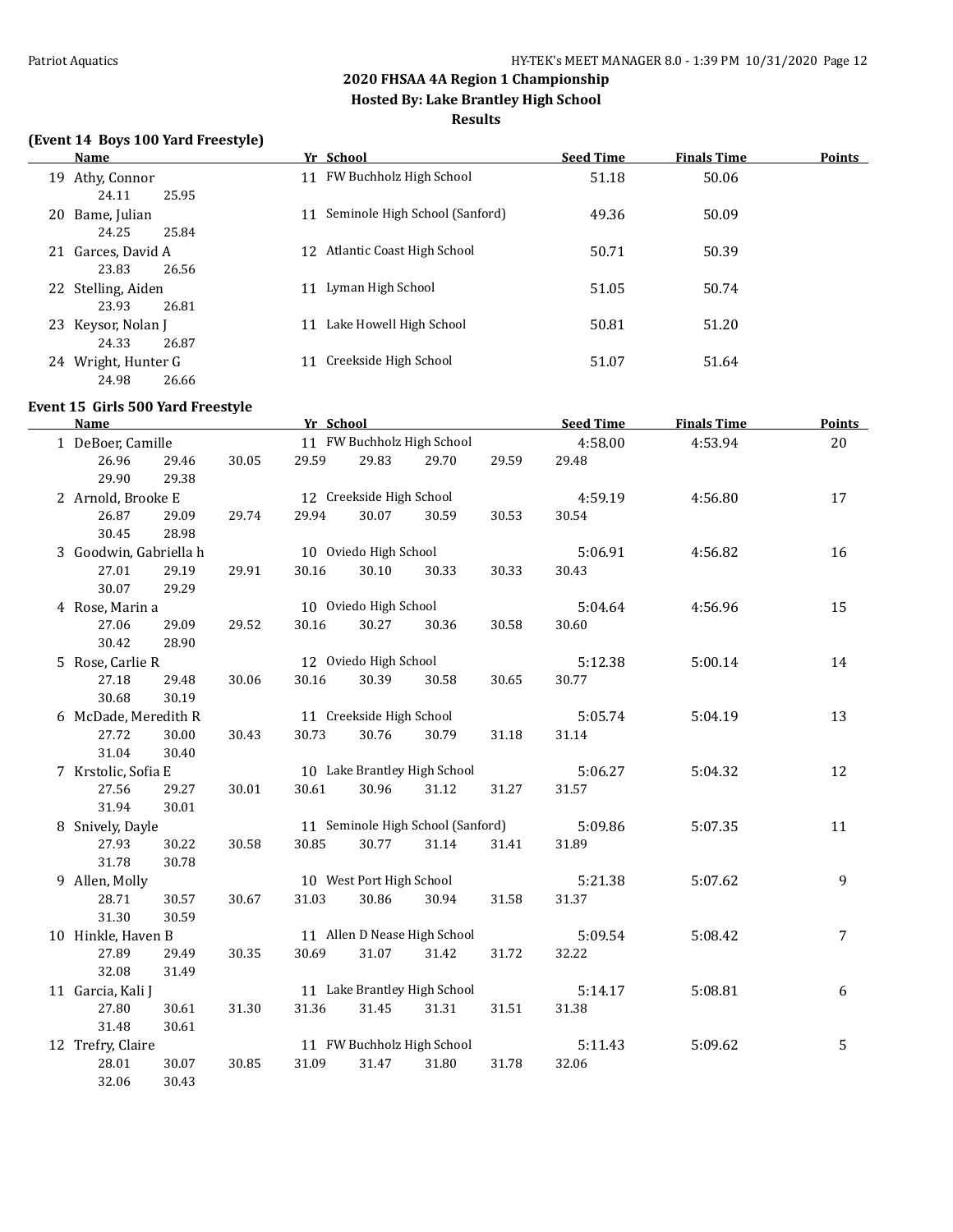**Hosted By: Lake Brantley High School**

#### **Results**

## **(Event 15 Girls 500 Yard Freestyle)**

| <b>Name</b>           |       |       | Yr School |                                   |       |       | <b>Seed Time</b> | <b>Finals Time</b> | <b>Points</b>  |
|-----------------------|-------|-------|-----------|-----------------------------------|-------|-------|------------------|--------------------|----------------|
| 13 Opdyke, Lea        |       |       |           | 10 West Port High School          |       |       |                  | 5:12.51            | $\overline{4}$ |
| 28.82                 | 31.06 | 30.80 | 30.96     | 31.56                             | 31.64 | 31.95 | 32.34            |                    |                |
| 32.24                 | 31.14 |       |           |                                   |       |       |                  |                    |                |
| 14 MacFadyen, Molly G |       |       |           | 11 Lake Brantley High School      |       |       | 5:16.14          | 5:15.09            | 3              |
| 28.86                 | 31.35 | 31.89 | 31.96     | 32.29                             | 31.95 | 32.07 | 31.98            |                    |                |
| 31.82                 | 30.92 |       |           |                                   |       |       |                  |                    |                |
| 15 Lorber, Suhzanne   |       |       |           | SO William R Boone High School    |       |       | 5:23.20          | 5:16.74            | $\overline{c}$ |
| 28.72                 | 30.98 | 31.81 | 32.72     | 32.42                             | 32.63 | 32.81 | 32.25            |                    |                |
| 31.82                 | 30.58 |       |           |                                   |       |       |                  |                    |                |
| 16 Higgs, Isabelle    |       |       |           | 11 Bartram Trail High School      |       |       | 5:19.57          | 5:17.25            | $\mathbf{1}$   |
| 28.40                 | 30.72 | 31.78 | 32.16     | 32.15                             | 32.66 | 32.77 | 33.86            |                    |                |
| 31.30                 | 31.45 |       |           |                                   |       |       |                  |                    |                |
| 17 Regan, Anna K      |       |       |           | 12 Creekside High School          |       |       | 5:22.22          | 5:17.31            |                |
| 29.29                 | 31.33 | 31.87 | 32.03     | 32.16                             | 32.61 | 32.38 | 32.13            |                    |                |
| 32.05                 | 31.46 |       |           |                                   |       |       |                  |                    |                |
| 18 Rathjen, Grace     |       |       |           | 12 Bartram Trail High School      |       |       | 5:17.09          | 5:18.01            |                |
| 27.92                 | 30.95 | 31.89 | 31.85     | 31.72                             | 32.03 | 32.67 | 33.17            |                    |                |
| 33.57                 | 32.24 |       |           |                                   |       |       |                  |                    |                |
| 19 Hurley, Megan      |       |       |           | 10 Flagler Palm Coast High School |       |       | 5:18.04          | 5:18.72            |                |
| 28.30                 | 31.00 | 31.90 | 32.07     | 32.41                             | 32.69 | 32.70 | 32.75            |                    |                |
| 33.06                 | 31.84 |       |           |                                   |       |       |                  |                    |                |
| 20 Kruger, Ryan G     |       |       |           | 10 Allen D Nease High School      |       |       | 5:20.98          | 5:21.61            |                |
| 29.19                 | 31.28 | 32.29 | 31.99     | 31.87                             | 32.58 | 32.86 | 33.31            |                    |                |
| 33.56                 | 32.68 |       |           |                                   |       |       |                  |                    |                |
| 21 Hadala, Meredith A |       |       |           | SO Winter Park High School        |       |       | 5:27.75          | 5:21.86            |                |
| 28.97                 | 31.33 | 32.14 | 32.17     | 32.72                             | 33.09 | 32.95 | 32.80            |                    |                |
| 33.04                 | 32.65 |       |           |                                   |       |       |                  |                    |                |
| 22 Rieger, Kate V     |       |       |           | 10 Allen D Nease High School      |       |       | 5:22.87          | 5:23.40            |                |
| 28.82                 | 31.64 | 32.32 | 32.77     | 33.08                             | 33.10 | 33.29 | 33.39            |                    |                |
| 33.02                 | 31.97 |       |           |                                   |       |       |                  |                    |                |
| 23 Jones, Ragen K     |       |       |           | 10 Lake Brantley High School      |       |       | 5:26.31          | 5:24.75            |                |
| 29.92                 | 32.03 | 32.30 | 32.74     | 33.23                             | 33.39 | 33.38 | 33.05            |                    |                |
| 33.11                 | 31.60 |       |           |                                   |       |       |                  |                    |                |
| 24 Gonzalez, Mia K    |       |       |           | 10 Creekside High School          |       |       | 5:16.92          | 5:25.97            |                |
| 29.06                 | 31.84 | 33.02 | 33.13     | 33.30                             | 33.44 | 33.25 | 33.38            |                    |                |
| 33.17                 | 32.38 |       |           |                                   |       |       |                  |                    |                |

#### **Event 16 Boys 500 Yard Freestyle**

 $\overline{\phantom{a}}$ 

| Name                |                    |       | Yr School |                            |                              |       | <b>Seed Time</b> | <b>Finals Time</b> | <b>Points</b> |
|---------------------|--------------------|-------|-----------|----------------------------|------------------------------|-------|------------------|--------------------|---------------|
|                     | 1 Caruso, Nicholas |       |           | 12 FW Buchholz High School |                              |       |                  | 4:32.79            | 20            |
| 24.52               | 26.88              | 27.36 | 27.74     | 27.87                      | 28.25                        | 27.86 | 27.77            |                    |               |
| 27.58               | 26.96              |       |           |                            |                              |       |                  |                    |               |
| 2 Henry, Aidan.     |                    |       |           | 12 Creekside High School   |                              |       | 4:40.56          | 4:35.53            | 17            |
| 24.61               | 27.17              | 27.73 | 27.92     | 27.94                      | 27.90                        | 28.20 | 27.92            |                    |               |
| 28.28               | 27.86              |       |           |                            |                              |       |                  |                    |               |
| 3 Brougham, Jakob A |                    |       |           |                            | 12 Allen D Nease High School |       | 4:43.62          | 4:36.23            | 16            |
| 24.72               | 26.85              | 27.64 | 28.05     | 27.93                      | 27.91                        | 28.42 | 28.64            |                    |               |
| 28.71               | 27.36              |       |           |                            |                              |       |                  |                    |               |
| 4 Hall, Jack T      |                    |       | 11        |                            | Atlantic Coast High School   |       | 4:34.21          | 4:36.79            | 15            |
| 24.67               | 26.93              | 27.59 | 28.28     | 28.25                      | 28.44                        | 29.02 | 29.16            |                    |               |
| 28.21               | 26.24              |       |           |                            |                              |       |                  |                    |               |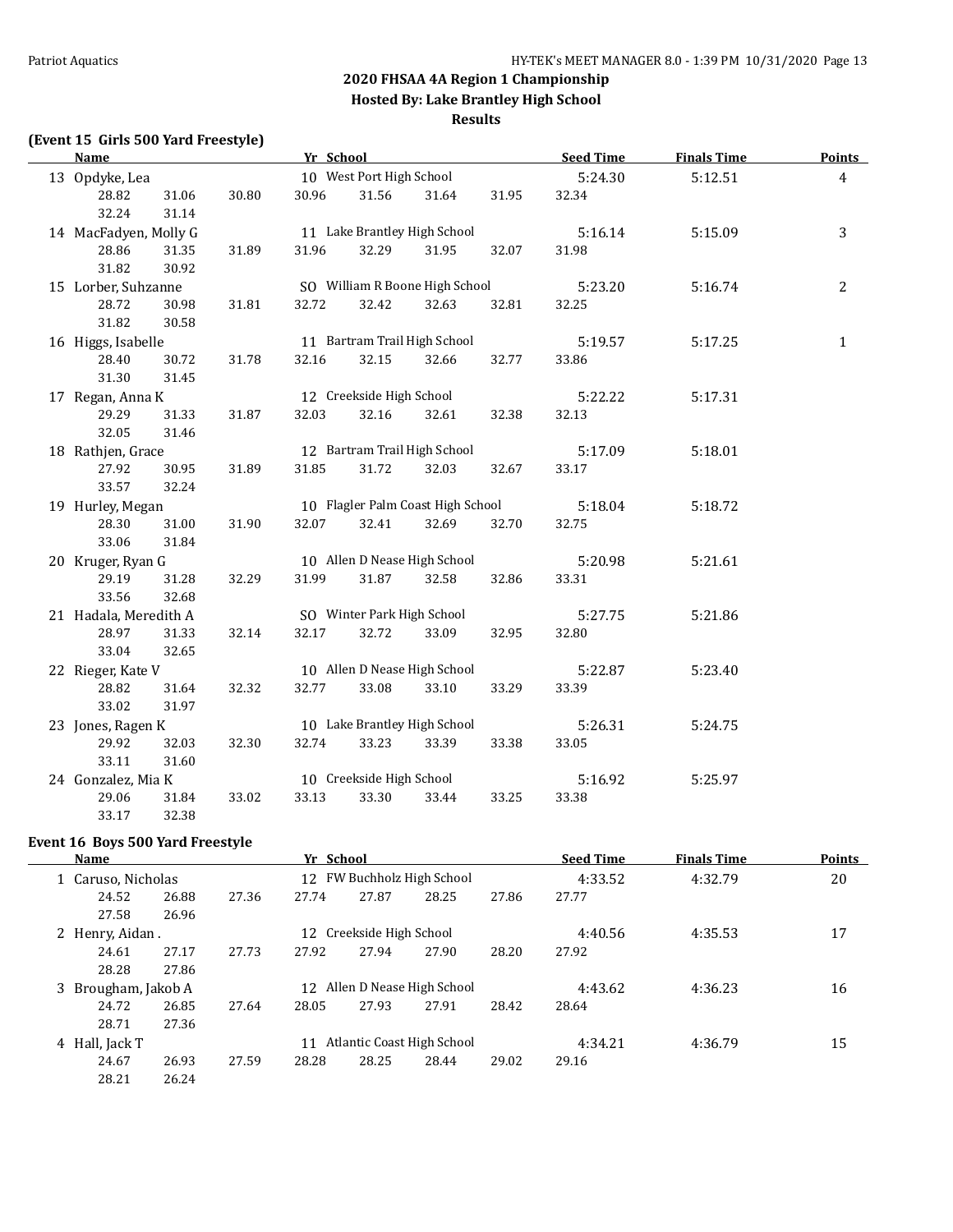**Hosted By: Lake Brantley High School**

#### **Results**

## **(Event 16 Boys 500 Yard Freestyle)**

| <b>Name</b>             |                |       | Yr School |                            |                                   |       | <b>Seed Time</b> | <b>Finals Time</b> | <b>Points</b> |
|-------------------------|----------------|-------|-----------|----------------------------|-----------------------------------|-------|------------------|--------------------|---------------|
| 5 Prosinski, Raymond    |                |       |           |                            | 10 Bartram Trail High School      |       | 4:40.85          | 4:37.93            | 14            |
| 25.90<br>28.17          | 28.15<br>27.57 | 28.50 | 28.70     | 27.18                      | 27.67                             | 27.84 | 28.25            |                    |               |
| 6 Oliva, Luca s         |                |       |           | 10 Oviedo High School      |                                   |       | 4:42.36          | 4:39.48            | 13            |
| 25.34<br>29.07          | 26.93<br>27.65 | 27.59 | 28.12     | 28.38                      | 28.65                             | 28.62 | 29.13            |                    |               |
| 7 Christensen, Andrew J |                |       |           | 11 Oviedo High School      |                                   |       | 4:45.02          | 4:39.78            | 12            |
| 25.56<br>28.57          | 27.36<br>27.64 | 27.82 | 28.16     | 28.40                      | 28.74                             | 28.71 | 28.82            |                    |               |
| 8 Rotax, Felix          |                |       |           | SO Winter Park High School |                                   |       | 4:46.36          | 4:42.87            | 11            |
| 25.52<br>28.05          | 27.87<br>28.48 | 28.61 | 28.87     | 28.70                      | 28.72                             | 29.13 | 28.92            |                    |               |
| 9 LaRue, Ty             |                |       |           |                            | 12 Bartram Trail High School      |       | 5:01.01          | 4:43.29            | 9             |
| 25.57                   | 28.17          | 28.50 | 28.95     | 29.08                      | 28.46                             | 28.85 | 28.91            |                    |               |
| 28.81                   | 27.99          |       |           |                            |                                   |       |                  |                    |               |
| 10 Finfrock, Andrew     |                |       |           | JR Winter Park High School |                                   |       | 4:51.69          | 4:45.94            | 7             |
| 25.41                   | 28.16          | 28.26 | 28.06     | 28.81                      | 28.74                             | 29.31 | 29.63            |                    |               |
| 29.96                   | 29.60          |       |           |                            |                                   |       |                  |                    |               |
| 11 Bell, Camden         |                |       |           |                            | SR William R Boone High School    |       | 4:54.55          | 4:48.34            | 6             |
| 25.88                   | 28.49          | 28.86 | 29.33     | 29.10                      | 29.21                             | 29.40 | 29.56            |                    |               |
| 29.70                   | 28.81          |       |           |                            |                                   |       |                  |                    |               |
| 12 Myers, Logan         |                |       |           | 11 Oakleaf High School     |                                   |       | 4:49.88          | 4:49.01            | 5             |
| 25.59                   | 27.91          | 28.46 | 29.67     | 29.94                      | 29.90                             | 29.83 | 29.86            |                    |               |
| 29.51                   | 28.34          |       |           |                            |                                   |       |                  |                    |               |
| 13 Kehler, Henry        |                |       |           |                            | 11 Seminole High School (Sanford) |       | 4:59.12          | 4:49.47            | 4             |
| 26.19<br>30.86          | 28.41<br>30.76 | 28.28 | 28.82     | 29.35                      | 28.48                             | 28.52 | 29.80            |                    |               |
| 14 Mai, Timothy I       |                |       |           | 11 Creekside High School   |                                   |       | 5:01.31          | 4:50.32            | 3             |
| 25.13<br>29.94          | 27.35<br>28.38 | 28.57 | 29.62     | 29.94                      | 30.46                             | 30.56 | 30.37            |                    |               |
| 15 Cardinal, Ashton     |                |       |           |                            | 12 Bartram Trail High School      |       | 4:59.03          | 4:52.66            | $\mathbf{2}$  |
| 26.28<br>30.00          | 28.50<br>29.57 | 29.26 | 29.77     | 29.82                      | 29.63                             | 30.10 | 29.73            |                    |               |
| 16 Sargeant, Zachary    |                |       |           |                            | 09 Bartram Trail High School      |       | 4:58.23          | 4:55.49            | $\mathbf{1}$  |
| 26.86<br>30.02          | 29.20<br>29.66 | 29.91 | 30.03     | 29.74                      | 29.91                             | 30.27 | 29.89            |                    |               |
| 17 Wilcox, Jackson K    |                |       |           |                            | 10 Allen D Nease High School      |       | 5:01.86          | 4:59.04            |               |
| 27.10<br>30.40          | 29.28<br>29.46 | 29.72 |           |                            | 30.87 30.00 30.87 30.54           |       | 30.80            |                    |               |
| 18 Francis, Owen M      |                |       |           | 11 Oviedo High School      |                                   |       | 5:03.90          | 4:59.43            |               |
| 26.58<br>30.71          | 29.03<br>29.61 | 30.19 | 30.33     | 30.93                      | 30.84                             | 30.59 | 30.62            |                    |               |
| 19 Trefry, Andrew       |                |       |           |                            | 11 FW Buchholz High School        |       | 4:59.27          | 4:59.46            |               |
| 28.00<br>29.48          | 29.89<br>29.42 | 30.19 | 30.77     | 30.42                      | 30.81                             | 30.45 | 30.03            |                    |               |
| 20 Vitols, Patrick      |                |       |           | JR Winter Park High School |                                   |       | 5:04.04          | 5:00.30            |               |
| 26.48<br>31.04          | 29.32<br>30.05 | 29.68 | 30.18     | 30.55                      | 30.85                             | 31.04 | 31.11            |                    |               |
| 21 Benton, Ethan B      |                |       |           | 10 Mandarin High School    |                                   |       | 5:04.83          | 5:05.03            |               |
| 26.78<br>31.06          | 29.53<br>30.09 | 30.64 | 31.37     | 31.54                      | 31.71                             | 31.19 | 31.12            |                    |               |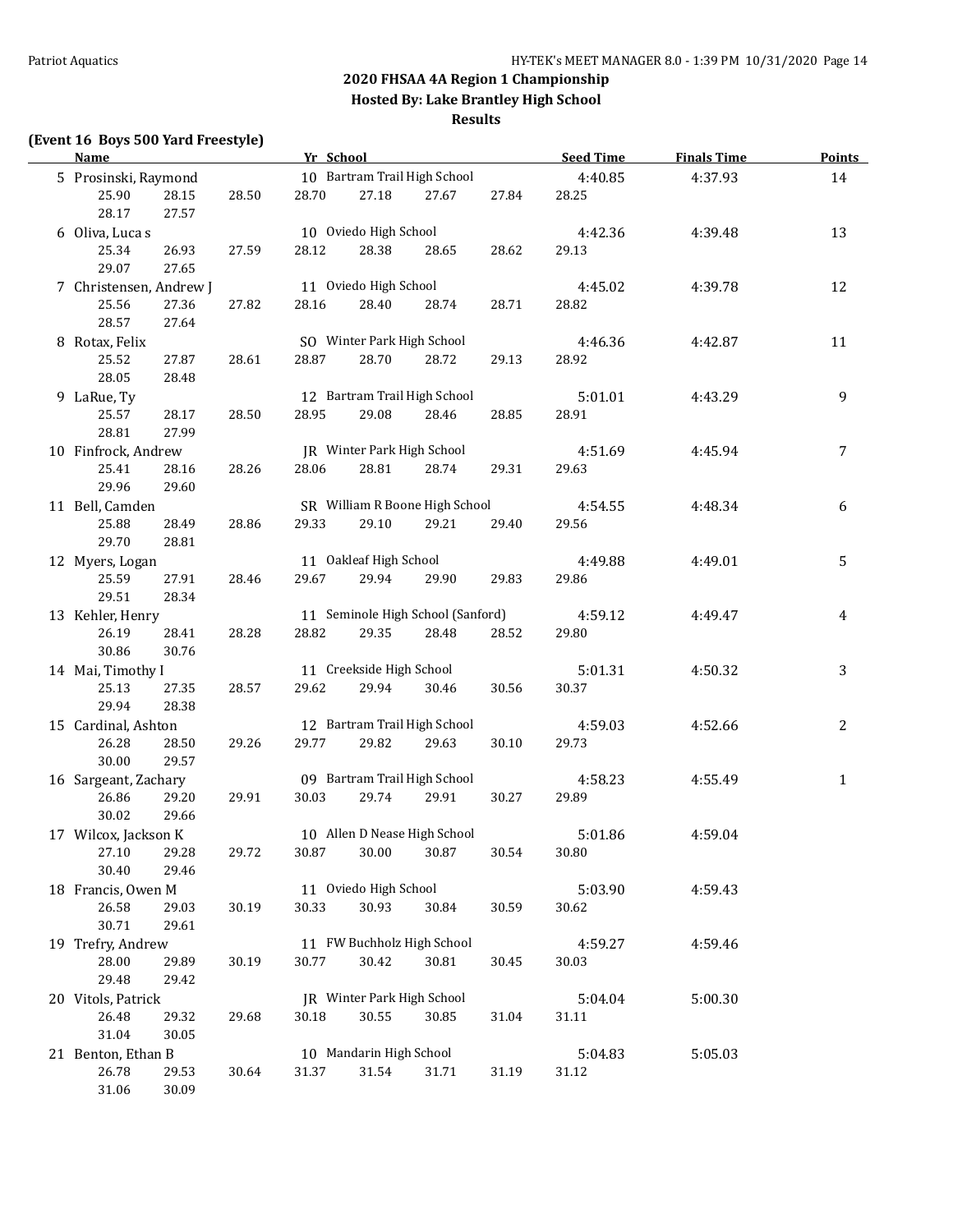**Hosted By: Lake Brantley High School**

#### **Results**

#### **(Event 16 Boys 500 Yard Freestyle)**

|    | Name                  |       |       | Yr School                         |                         |                             |       | <b>Seed Time</b> | <b>Finals Time</b> | <b>Points</b> |
|----|-----------------------|-------|-------|-----------------------------------|-------------------------|-----------------------------|-------|------------------|--------------------|---------------|
|    | 22 Wertenberger, Will |       |       | SO.                               | Winter Park High School |                             |       | 5:08.30          | 5:07.29            |               |
|    | 27.70                 | 29.23 | 30.07 | 30.37                             | 30.90                   | 31.27                       | 31.81 | 31.62            |                    |               |
|    | 32.17                 | 32.15 |       |                                   |                         |                             |       |                  |                    |               |
| 23 | Antolick, Ethan       |       |       | 12 Seminole High School (Sanford) |                         |                             |       | 5:07.59          | 5:07.96            |               |
|    | 27.30                 | 30.22 | 30.73 | 31.41                             | 31.67                   | 32.08                       | 31.97 | 31.51            |                    |               |
|    | 31.21                 | 29.86 |       |                                   |                         |                             |       |                  |                    |               |
| 24 | Outlaw, Declan S      |       |       |                                   |                         | 12 Spruce Creek High School |       | 5:10.05          | 5:08.30            |               |
|    | 27.54                 | 30.09 | 30.79 | 31.19                             | 31.70                   | 32.05                       | 31.96 | 31.69            |                    |               |
|    | 31.53                 | 29.76 |       |                                   |                         |                             |       |                  |                    |               |

#### **Event 17 Girls 200 Yard Freestyle Relay**

| Team                                                 | <b>Relay</b>              | <b>Seed Time</b>                 | <b>Finals Time</b>     | <b>Points</b> |
|------------------------------------------------------|---------------------------|----------------------------------|------------------------|---------------|
| 1 Winter Park High School                            |                           | 1:37.45                          | 1:35.73                | 40            |
| 1) Bowley, Lockett JR                                | 2) Jahn, Lucy SR          | 3) Semmen, Cambria s JR          | 4) Freitas, Moriah SR  |               |
| 23.88<br>24.40<br>23.50                              | 23.95                     |                                  |                        |               |
| 2 Creekside High School                              |                           | 1:38.39                          | 1:36.78                | 34            |
| 1) Gavin, Anna M 09                                  | 2) Bernard, Isabella G 12 | 3) Moore, Anna C 11              | 4) Arnold, Brooke E 12 |               |
| 24.71<br>24.77<br>23.28                              | 24.02                     |                                  |                        |               |
| 3 Oviedo High School                                 |                           | 1:38.21                          | 1:37.46                | 32            |
| 1) Cathcart, Sarah Beth e 10                         | 2) Hunt, Andrea c 11      | 3) Cartagena-Diaz, Gabriela M 11 | 4) Herbet, Kaylin e 10 |               |
| 24.30<br>24.01<br>25.20                              | 23.95                     |                                  |                        |               |
| 4 Seminole High School (Sanford)                     |                           | 1:40.16                          | 1:37.47                | 30            |
| 1) Akakabota, Stephanie 12                           | 2) Ciancimino, Olivia 12  | 3) Culbertson, Abby 12           | 4) Snively, Dayle 11   |               |
| 23.77<br>24.58<br>24.63                              | 24.49                     |                                  |                        |               |
| 5 FW Buchholz High School                            |                           | 1:41.27                          | 1:37.59                | 28            |
| 1) DeBoer, Camille 11                                | 2) Chen, Dana 10          | 3) Davenport, Madisson 10        | 4) Bates, Georgia 12   |               |
| 24.58<br>25.23<br>24.72                              | 23.06                     |                                  |                        |               |
| 6 Allen D Nease High School                          |                           | 1:39.79                          | 1:38.84                | 26            |
| 1) Peoples, Olivia G 12                              | 2) Hinkle, Haven B 11     | 3) Temotio, Rebeca L 11          | 4) Koziol, Hannah R 12 |               |
| 25.92<br>23.61<br>24.90                              | 24.41                     |                                  |                        |               |
| 7 Flagler Palm Coast High School                     |                           | 1:40.54                          | 1:40.80                | 24            |
| 1) Noble, Lucy 10                                    | 2) McComb, McKenzie 12    | 3) Hurley, Megan 10              | 4) Cronk, Micayla 12   |               |
| 26.15<br>24.88<br>26.19                              | 23.58                     |                                  |                        |               |
| 8 Lake Mary High School                              |                           | 1:41.78                          | 1:40.91                | 22            |
| 1) Stemley, Sydney N 10                              | 2) Valsecchi, Bianca A 11 | 3) Mayorca, Vanessa R 12         | 4) Bellars, Emma T 11  |               |
| 25.04<br>25.65<br>25.84                              | 24.38                     |                                  |                        |               |
| 9 Oakleaf High School                                |                           | 1:42.41                          | 1:41.71                | 18            |
| 1) Galloway, Lauren 12<br>26.24<br>25.56<br>25.71    | 2) Hejmanowski, Grace 12  | 3) Loving, Kylie 11              | 4) Pinola, Haylie 10   |               |
|                                                      | 24.20                     | 1:44.83                          | 1:42.72                |               |
| 10 Bartram Trail High School<br>1) Rathjen, Grace 12 | 2) Abell, Hayden 10       | 3) Higgs, Isabelle 11            | 4) Ray, Jaimie 11      | 14            |
| 25.99<br>25.97<br>25.39                              | 25.37                     |                                  |                        |               |
| 11 Lake Brantley High School                         |                           | 1:45.32                          | 1:44.01                | 12            |
| 1) Sands, Katherine G 11                             | 2) Hill, Kate G 11        | 3) MacFadyen, Molly G 11         | 4) Jones, Ragen K 10   |               |
| 26.06<br>25.98<br>25.58                              | 26.39                     |                                  |                        |               |
| 12 William R Boone High School                       |                           | 1:53.33                          | 1:44.22                | 10            |
| 1) Hayes, Marile JR                                  | 2) Quails, Faith JR       | 3) Basset, Sophie SO             | 4) Wishart, Amelia FR  |               |
| 25.63<br>26.57<br>26.64                              | 25.38                     |                                  |                        |               |
| 13 DeLand High School                                |                           | 1:50.18                          | 1:47.25                | 8             |
| 1) Brunacci, Isabella 10                             | 2) Detter, Kayla 09       | 3) Martin, Grace 12              | 4) Monette, Anna 11    |               |
| 28.72<br>26.34<br>27.57                              | 24.62                     |                                  |                        |               |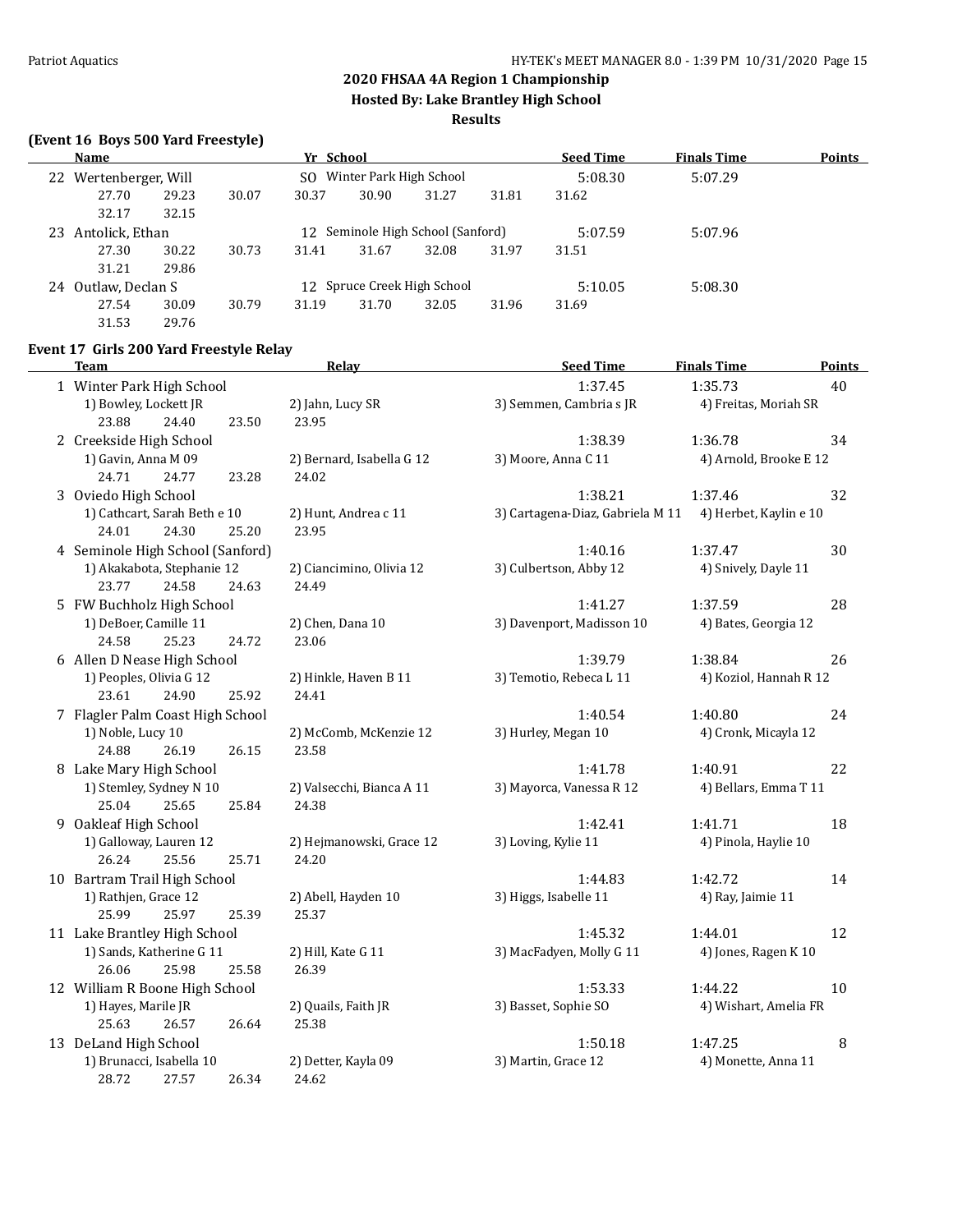**Hosted By: Lake Brantley High School**

#### **Results**

### **(Event 17 Girls 200 Yard Freestyle Relay)**

|                                  | Livent 17 unis 200 iaru ricestyle Relay |       |       |                           |                        |                       |        |
|----------------------------------|-----------------------------------------|-------|-------|---------------------------|------------------------|-----------------------|--------|
|                                  | <b>Team</b>                             |       |       | <b>Relav</b>              | <b>Seed Time</b>       | <b>Finals Time</b>    | Points |
|                                  | 14 West Port High School                |       |       |                           | 1:48.78                | 1:47.46               | 6      |
|                                  | 1) Wolfe, Abigail 11                    |       |       | 2) Martins, Maria 12      | 3) Allen, Molly 10     | 4) Opdyke, Lea 10     |        |
|                                  | 26.82                                   | 28.69 | 26.72 | 25.23                     |                        |                       |        |
| 15 Paul J Hagerty High School-FL |                                         |       |       | 1:52.62                   | 1:51.46                | 4                     |        |
|                                  | 1) DiLullo, Gina SR                     |       |       | 2) Perez, Valentina SR    | 3) Franco, Isabella SR | 4) Chamelin, Tally SR |        |
|                                  | 26.58                                   | 28.13 | 28.74 | 28.01                     |                        |                       |        |
|                                  | --- Atlantic Coast High School          |       |       |                           | 1:44.31                | DO.                   |        |
|                                  | 1) Flask, Brianna 11                    |       |       | 2) Burfeind, Kendall R 12 | 3) Flask, Brooke 09    | 4) Ward, Madison S 12 |        |
|                                  | 26.14                                   | 26.70 | 25.29 | 25.14                     |                        |                       |        |
|                                  |                                         |       |       |                           |                        |                       |        |

### **Event 18 Boys 200 Yard Freestyle Relay**

| <b>Team</b>                      | Relay                    | <b>Seed Time</b>            | <b>Finals Time</b>       | Points |
|----------------------------------|--------------------------|-----------------------------|--------------------------|--------|
| 1 Creekside High School          |                          | 1:27.88                     | 1:25.93                  | 40     |
| 1) Miller, Dominic G 12          | 2) Gapinski, David A 12  | 3) Henry, Aidan. 12         | 4) Douberly, Jacob W 12  |        |
| 21.15<br>20.83<br>21.82          | 22.13                    |                             |                          |        |
| 2 Seminole High School (Sanford) |                          | 1:28.12                     | 1:26.45                  | 34     |
| 1) Joyce, Dawson 11              | 2) Haines, Jackson 12    | 3) Haynie, Gabe 12          | 4) Bame, Julian 11       |        |
| 20.78<br>21.59<br>21.80          | 22.28                    |                             |                          |        |
| 3 FW Buchholz High School        |                          | 1:28.58                     | 1:27.64                  | 32     |
| 1) Pastos, Augustus 12           | 2) Bungert, Alexander 11 | 3) Dantas-Vilar, Nicolas 12 | 4) Caruso, Nicholas 12   |        |
| 21.78<br>22.18<br>22.22          | 21.46                    |                             |                          |        |
| 4 Oviedo High School             |                          | 1:31.29                     | 1:27.76                  | 30     |
| 1) Christensen, Andrew J 11      | 2) Boaz, Lukas 12        | 3) Oliva, Luca s 10         | 4) Rockaway, Justin T 12 |        |
| 22.56<br>21.94<br>22.21          | 21.05                    |                             |                          |        |
| 5 Allen D Nease High School      |                          | 1:29.60                     | 1:28.69                  | 28     |
| 1) Kim, Jonathan 12              | 2) Nguyen, Rich D 10     | 3) Koziol, Matthew R 10     | 4) Temotio, Joab A 12    |        |
| 22.31<br>22.73<br>21.06          | 22.59                    |                             |                          |        |
| 6 Lake Mary High School          |                          | 1:31.34                     | 1:29.43                  | 26     |
| 1) McKinney, Jacob M 11          | 2) Witham, Noah A 10     | 3) Szul, Joseph L 11        | 4) Bishop, Zachary B 10  |        |
| 22.87<br>21.78<br>22.48          | 22.30                    |                             |                          |        |
| 7 Winter Park High School        |                          | 1:31.08                     | 1:29.47                  | 24     |
| 1) Beattie, John R SO            | 2) Gangle, Shayne FR     | 3) Finfrock, Andrew JR      | 4) Skage, John SR        |        |
| 21.93<br>23.48<br>22.62          | 21.44                    |                             |                          |        |
| 8 Bartram Trail High School      |                          | 1:33.47                     | 1:30.95                  | 22     |
| 1) Shahin, Abdelrahman 10        | 2) Bailey, Parker 09     | 3) Cioffi, William 10       | 4) Cardinal, Ashton 12   |        |
| 22.80<br>22.92<br>22.63          | 22.60                    |                             |                          |        |
| 9 Mandarin High School           |                          | 1:34.37                     | 1:32.90                  | 18     |
| 1) Sailesh, Sharad 12            | 2) Tallon, Brady S 10    | 3) Hulbert, Gage 11         | 4) Benton, Ethan B 10    |        |
| 23.68<br>24.06<br>21.68          | 23.48                    |                             |                          |        |
| 10 Navarre High School           |                          | 1:35.04                     | 1:33.46                  | 14     |
| 1) Teague, Jedidiah 10           | 2) Reed, Noah 10         | 3) Jennings, Chase 09       | 4) Losquadro, Luke 12    |        |
| 24.63<br>23.60<br>23.98          | 21.25                    |                             |                          |        |
| 11 Paul J Hagerty High School-FL |                          | 1:37.64                     | 1:34.65                  | 12     |
| 1) Zinck, Griffin JR             | 2) LeClair, Ben JR       | 3) LeClair, Andrew JR       | 4) Perez, Samuel SR      |        |
| 24.35<br>24.22<br>23.20          | 22.88                    |                             |                          |        |
| 12 DeLand High School            |                          | 1:37.29                     | 1:36.37                  | 10     |
| 1) Frierson, Zackary 12          | 2) Florea, Eric 11       | 3) Hart, Chance 12          | 4) Vedder, Kai 11        |        |
| 24.67<br>23.83<br>24.67          | 23.20                    |                             |                          |        |
| 13 Sandalwood High School        |                          | 1:38.74                     | 1:36.82                  | $\, 8$ |
| 1) Tschimpke, Luke 10            | 2) Ebuen, James 12       | 3) Papiernik, Owen 10       | 4) Salls, Larry 11       |        |
| 25.48<br>25.24<br>25.44          | 20.66                    |                             |                          |        |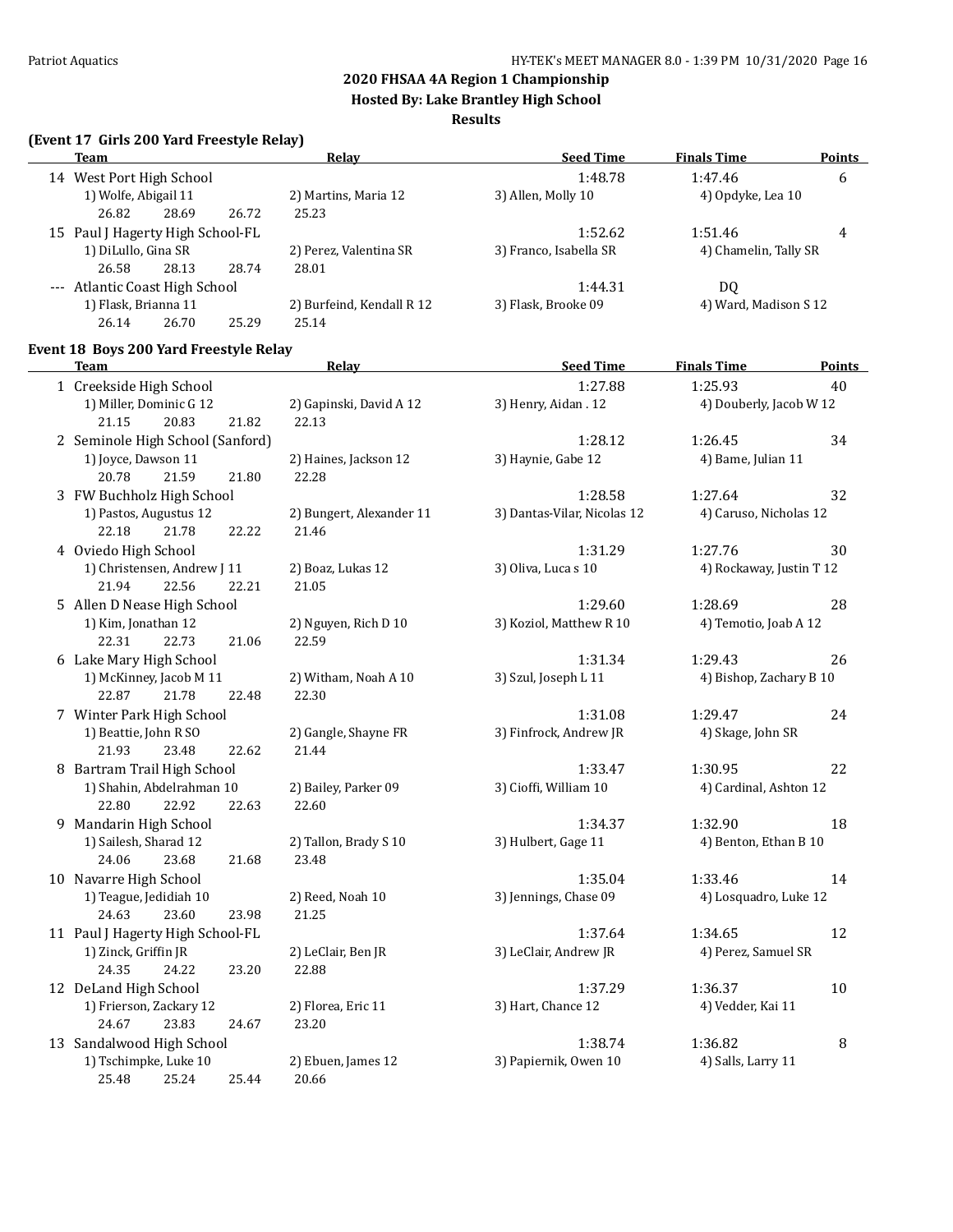30.43 32.12

30.46 32.24

#### **2020 FHSAA 4A Region 1 Championship**

**Hosted By: Lake Brantley High School**

#### **Results**

| (Event 18 Boys 200 Yard Freestyle Relay)                                              |                                   |                                |                                 |               |
|---------------------------------------------------------------------------------------|-----------------------------------|--------------------------------|---------------------------------|---------------|
| <b>Team</b>                                                                           | Relay                             | <b>Seed Time</b>               | <b>Finals Time</b>              | <b>Points</b> |
| 14 Flagler Palm Coast High School<br>1) Steinwehr, Jack 10<br>26.77<br>24.55<br>24.82 | 2) Hetzler, Alexander 10<br>24.38 | 1:38.56<br>3) Araujo, Brady 12 | 1:40.52<br>4) Serle, Jeffrey 11 | 6             |
| --- William R Boone High School                                                       |                                   | 1:37.32                        | DQ                              |               |
| 1) Umpierre, Dylan SR<br>22.92<br>25.46<br>47.47                                      | 2) Herron, Miles JR               | 3) Pierson, Camden SO          | 4) Bell, Camden SR              |               |
| --- Lyman High School                                                                 |                                   | 1:35.56                        | DQ                              |               |
| 1) Bernheim, Michael 12<br>23.74<br>23.80<br>23.25                                    | 2) Wyche, Paul 12<br>23.02        | 3) Poliner, Ethan 12           | 4) Stelling, Aiden 11           |               |
| <b>Event 19 Girls 100 Yard Backstroke</b><br>Name                                     | Yr School                         | <b>Seed Time</b>               | <b>Finals Time</b>              | <b>Points</b> |
| 1 Bird, Jennifer M                                                                    | 12 Creekside High School          | 56.80                          | 55.82                           | 20            |
| 27.26<br>28.56                                                                        |                                   |                                |                                 |               |
| 2 Gavin, Grace I<br>28.00<br>28.72                                                    | 11 Creekside High School          | 56.70                          | 56.72                           | 17            |
| 3 Chasser, Caroline<br>27.52<br>29.51                                                 | SO Winter Park High School        | 58.83                          | 57.03                           | 16            |
| 4 Slater, Emily<br>28.54<br>29.27                                                     | 11 Seminole High School (Sanford) | 58.14                          | 57.81                           | 15            |
| 5 Nordheim, Katherine<br>57.85                                                        | SO Winter Park High School        | 1:00.29                        | 57.85                           | 14            |
| 6 Bishop, Isabelle<br>28.59<br>29.50                                                  | 11 Oviedo High School             | 59.83                          | 58.09                           | 13            |
| 7 Larrimore, Allie E<br>28.59<br>29.63                                                | 12 Allen D Nease High School      | 1:01.35                        | 58.22                           | 12            |
| 8 DiLullo, Gina<br>28.15<br>30.12                                                     | SR Paul J Hagerty High School-FL  | 1:01.31                        | 58.27                           | 11            |
| 9 Chestang, Emma S<br>28.39<br>30.44                                                  | 12 Creekside High School          | 59.30                          | 58.83                           | 9             |
| 10 Young, Morganne<br>28.99<br>30.29                                                  | 9 Seminole High School (Sanford)  | 59.69                          | 59.28                           | 7             |
| 11 Brooks, Molly<br>29.07<br>30.54                                                    | 10 FW Buchholz High School        | 1:00.84                        | 59.61                           | 6             |
| 12 Kondal, Amelia<br>28.75<br>30.98                                                   | 12 Bartram Trail High School      | 1:01.29                        | 59.73                           | 5             |
| 13 Harris, Leah<br>29.11<br>31.14                                                     | 11 Bartram Trail High School      | 1:03.55                        | 1:00.25                         | 4             |
| 14 Duffy, Eleanor G<br>29.68<br>32.04                                                 | 11 Oviedo High School             | 1:02.45                        | 1:01.72                         | 3             |
| 15 Mudgett, Emma R<br>29.76<br>32.18                                                  | 10 Allen D Nease High School      | 1:04.13                        | 1:01.94                         | 2             |
| 16 Metcalfe, Samara<br>30.14<br>32.03                                                 | 9 Seminole High School (Sanford)  | 1:03.06                        | 1:02.17                         | 1             |
| 17 Call, Brooklyn E<br>29.91<br>32.62                                                 | 09 Spruce Creek High School       | 1:03.59                        | 1:02.53                         |               |
| *18 Kelley, Kristina<br>30.15<br>32.40                                                | JR Timber Creek High School       | 1:02.78                        | 1:02.55                         |               |
| *18 Apinyalertwong, Tammareeya                                                        | 11 Allen D Nease High School      | 1:03.27                        | 1:02.55                         |               |

20 Wishart, Amelia **FR** William R Boone High School 1:03.84 1:02.70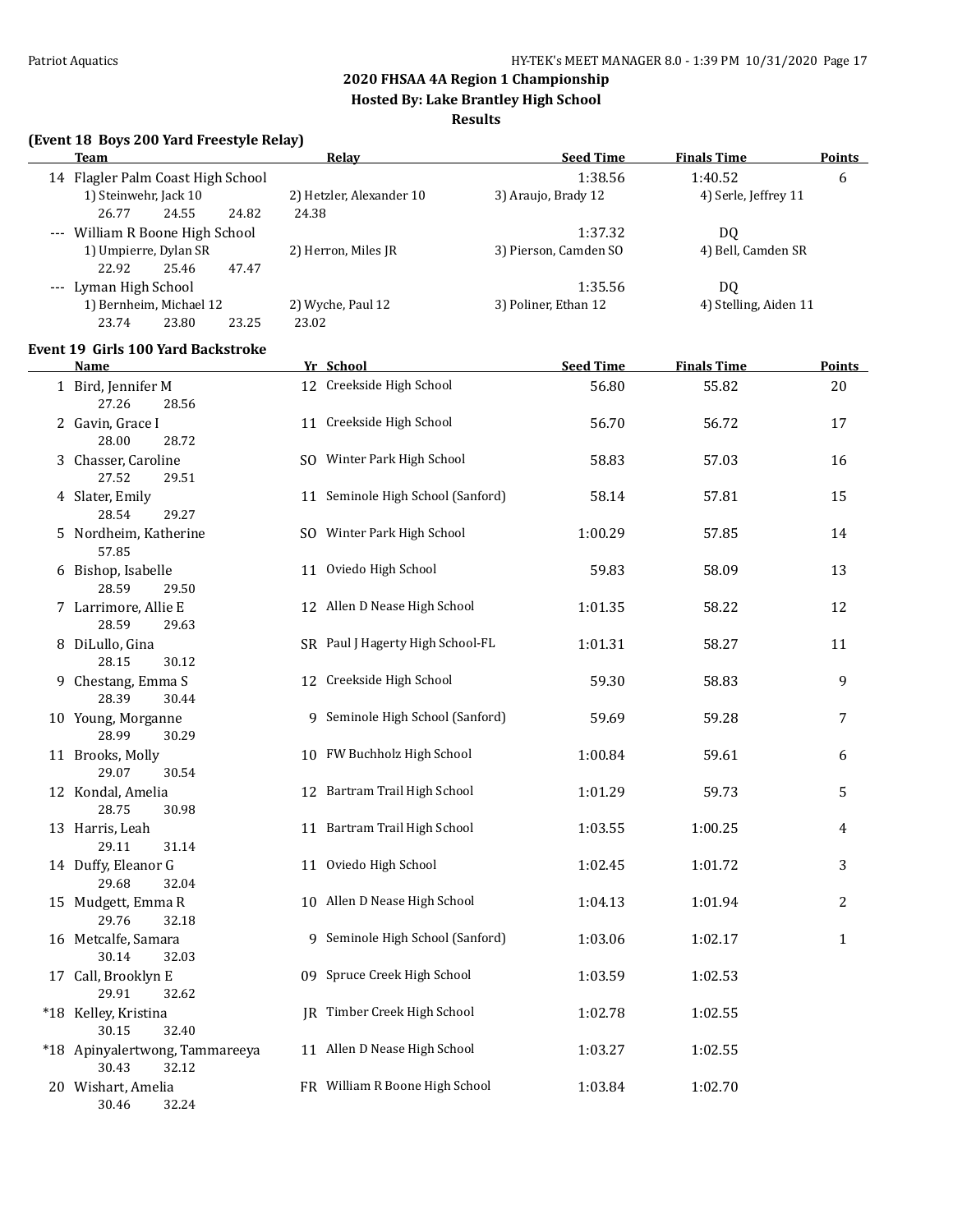**Hosted By: Lake Brantley High School**

#### **Results**

#### **(Event 19 Girls 100 Yard Backstroke)**

| <b>Name</b>                                       | Yr School                        | <b>Seed Time</b> | <b>Finals Time</b> | <b>Points</b> |
|---------------------------------------------------|----------------------------------|------------------|--------------------|---------------|
| Netzley, Emma L<br>21<br>30.60<br>32.16           | 10 Creekside High School         | 1:02.76          | 1:02.76            |               |
| 22 Villarini-DeLeon, Carolina I<br>31.20<br>33.62 | IR Winter Park High School       | 1:05.51          | 1:04.82            |               |
| Milanovich, Maile L<br>33.68<br>31.60             | Lake Brantley High School        | 1:05.07          | 1:05.28            |               |
| 24 Garcia, Paula L<br>33.90<br>31.60              | Lake Brantley High School<br>10. | 1:04.79          | 1:05.50            |               |

#### **Event 20 Boys 100 Yard Backstroke**

| Name                                            | Yr School                         | <b>Seed Time</b> | <b>Finals Time</b> | <u>Points</u>  |
|-------------------------------------------------|-----------------------------------|------------------|--------------------|----------------|
| 1 Hanley, Davis T<br>25.07<br>26.37             | 12 Oviedo High School             | 52.71            | 51.44              | 20             |
| 2 Campbell, Mason<br>24.77<br>26.72             | 11 Bartram Trail High School      | 52.68            | 51.49              | 17             |
| 3 Douberly, Jacob W<br>25.46<br>26.70           | 12 Creekside High School          | 53.29            | 52.16              | 16             |
| 4 Pastos, Augustus<br>25.62<br>26.62            | 12 FW Buchholz High School        | 53.54            | 52.24              | 15             |
| 5 Basinger, Seth P<br>25.40<br>27.09            | 10 Lake Brantley High School      | 55.10            | 52.49              | 14             |
| 6 Dagostino, Grayson A<br>25.40<br>27.35        | 12 Atlantic Coast High School     | 55.16            | 52.75              | 13             |
| 7 Dash, Neil<br>26.12<br>27.40                  | 11 Oviedo High School             | 57.15            | 53.52              | 12             |
| 8 Bungert, Alexander<br>26.01<br>27.85          | 11 FW Buchholz High School        | 54.76            | 53.86              | 11             |
| 9 Ramos, Dylan M                                | 10 Allen D Nease High School      | 56.71            | 54.18              | 9              |
| 10 Wolfe, Jefferey<br>26.34<br>27.87            | 09 West Port High School          | 54.41            | 54.21              | 7              |
| 11 Zimlich, Trevor J<br>26.12<br>28.78          | 12 Lake Mary High School          | 54.94            | 54.90              | 6              |
| 12 LeClair, Ben<br>27.40<br>28.58               | JR Paul J Hagerty High School-FL  | 59.16            | 55.98              | 5              |
| 13 Gonzalez-Irizarry, Alfonso<br>27.71<br>28.97 | SO Timber Creek High School       | 57.23            | 56.68              | 4              |
| 14 Manley, Tristan<br>27.73<br>28.96            | 12 Oakleaf High School            | 58.03            | 56.69              | 3              |
| 15 Tomlin, Cale<br>27.90<br>29.26               | 10 Seminole High School (Sanford) | 57.74            | 57.16              | $\overline{2}$ |
| 16 Matthews, Dylan A<br>28.40<br>29.08          | 09 Creekside High School          | 58.99            | 57.48              | $\mathbf{1}$   |
| 17 Parnell, Will C<br>28.42<br>29.58            | 11 Lake Brantley High School      | 58.70            | 58.00              |                |
| 18 Szul, Joseph L<br>28.96<br>31.30             | 11 Lake Mary High School          | 1:00.61          | 1:00.26            |                |
| 19 Myroup, Brayden D<br>29.55<br>30.98          | 11 Allen D Nease High School      | 1:01.60          | 1:00.53            |                |
| 20 Reddy, Channa Rahgav V<br>29.02<br>31.64     | 12 Oviedo High School             | 1:02.01          | 1:00.66            |                |
| 21 Lommerse, Travis<br>29.33<br>31.48           | 11 Seminole High School (Sanford) | 1:00.82          | 1:00.81            |                |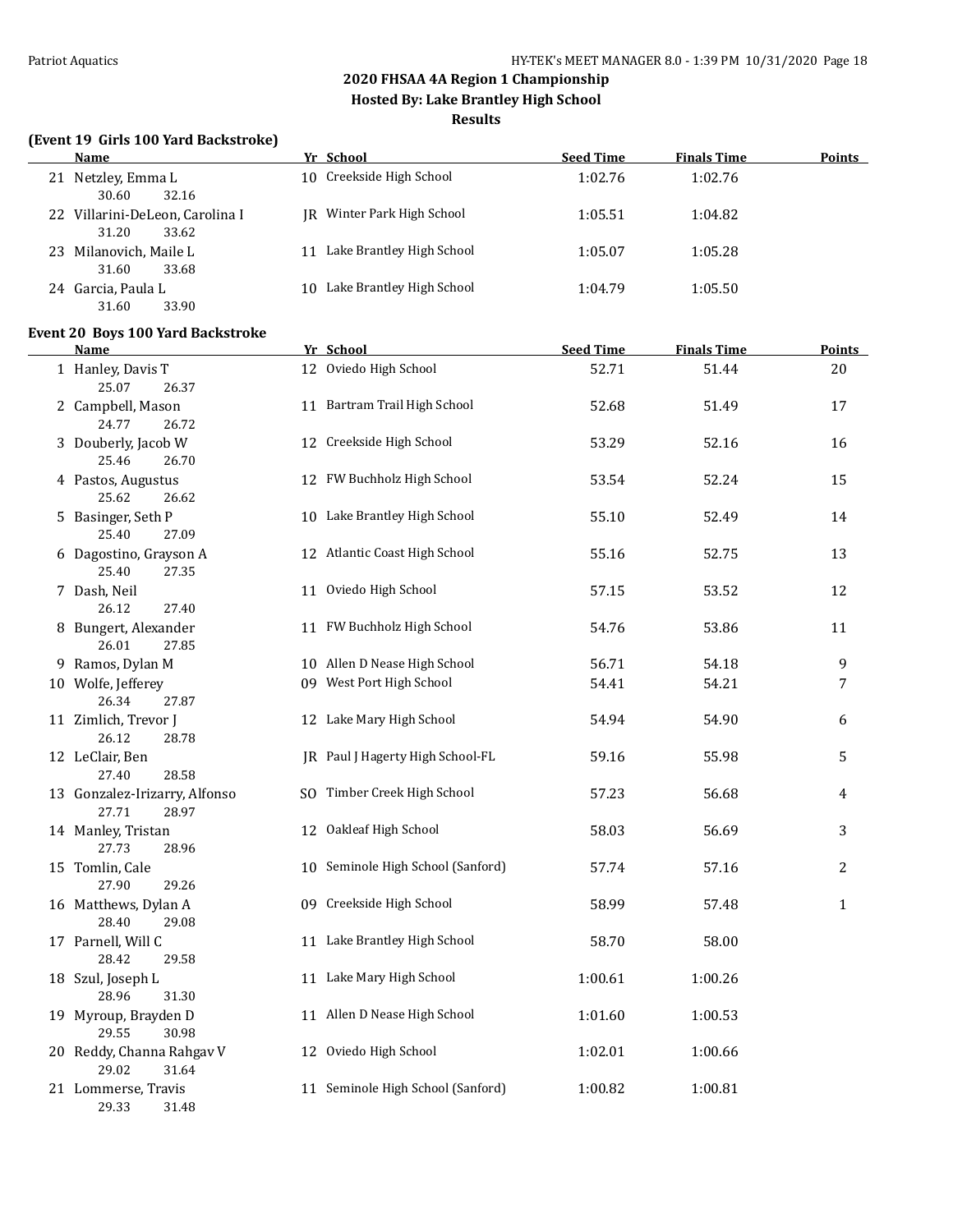**Hosted By: Lake Brantley High School**

**Results**

#### **(Event 20 Boys 100 Yard Backstroke)**

| <b>Name</b>                                 | Yr School                                 | <b>Seed Time</b>            | <b>Finals Time</b>            | <b>Points</b> |
|---------------------------------------------|-------------------------------------------|-----------------------------|-------------------------------|---------------|
| 22 Sumter, John<br>30.15<br>31.87           | 11 Seminole High School (Sanford)         | 1:01.30                     | 1:02.02                       |               |
| --- Wright, Griffin T<br>28.47<br>30.36     | 09 Creekside High School                  | 59.07                       | <b>DQ</b>                     |               |
| <b>Event 21 Girls 100 Yard Breaststroke</b> |                                           |                             |                               |               |
| Name<br>1 Peoples, Olivia G                 | Yr School<br>12 Allen D Nease High School | <b>Seed Time</b><br>1:05.34 | <b>Finals Time</b><br>1:01.96 | Points<br>20  |
| 29.22<br>32.74                              |                                           |                             |                               |               |
| 2 Moore, Anna C<br>29.85<br>34.04           | 11 Creekside High School                  | 1:05.06                     | 1:03.89                       | 17            |
| 3 Koutavas, Madison H<br>30.36<br>33.56     | 12 Creekside High School                  | 1:04.85                     | 1:03.92                       | 16            |
| 4 Bruining, Heidi L<br>30.94<br>34.14       | 11 Lake Brantley High School              | 1:05.32                     | 1:05.08                       | 15            |
| 5 Dixon, Avery E<br>31.40<br>34.94          | 11 Creekside High School                  | 1:07.09                     | 1:06.34                       | 14            |
| 6 Hart, Sydnie<br>31.51<br>34.90            | SO Winter Park High School                | 1:06.49                     | 1:06.41                       | 13            |
| 7 Hill, Kate G<br>31.42<br>35.15            | 11 Lake Brantley High School              | 1:09.09                     | 1:06.57                       | 12            |
| 8 Loving, Kylie<br>31.48<br>35.25           | 11 Oakleaf High School                    | 1:08.53                     | 1:06.73                       | 11            |
| 9 Gindlesperger, Elle<br>31.54<br>35.47     | FR Winter Park High School                | 1:08.30                     | 1:07.01                       | 9             |
| 10 Sargeant, Avery<br>31.28<br>35.86        | 11 Bartram Trail High School              | 1:08.35                     | 1:07.14                       | 7             |
| 11 Ciancimino, Olivia<br>31.50<br>35.84     | 12 Seminole High School (Sanford)         | 1:09.02                     | 1:07.34                       | 6             |
| 12 Rothfuss, Ellie M<br>31.71<br>36.18      | 11 Oviedo High School                     | 1:10.65                     | 1:07.89                       | 5             |
| 13 Truong, Natalie U<br>32.26<br>35.91      | 10 Lake Brantley High School              | 1:09.33                     | 1:08.17                       | 4             |
| 14 White, Kylie<br>32.90<br>35.47           | 09 Creekside High School                  | 1:09.36                     | 1:08.37                       | 3             |
| 15 Brugge, Anneli<br>31.64<br>37.11         | 12 Seminole High School (Sanford)         | 1:08.39                     | 1:08.75                       | 2             |
| 16 Schnur, Cali<br>32.64<br>36.27           | 11 Mandarin High School                   | 1:09.69                     | 1:08.91                       | $\mathbf{1}$  |
| 17 James, Nelle<br>32.84<br>36.68           | 10 Oviedo High School                     | 1:11.51                     | 1:09.52                       |               |
| 18 Walker, Morgan<br>32.12<br>37.41         | 12 Seminole High School (Sanford)         | 1:10.02                     | 1:09.53                       |               |
| 19 Hardin, Cassidy<br>32.89<br>36.93        | 9 Seminole High School (Sanford)          | 1:10.44                     | 1:09.82                       |               |
| 20 Clark, Claire<br>33.15<br>37.62          | FR Winter Park High School                | 1:10.95                     | 1:10.77                       |               |
| 21 Valsecchi, Bianca A<br>32.74<br>38.50    | 11 Lake Mary High School                  | 1:10.73                     | 1:11.24                       |               |
| 22 Churchill, Ashleigh<br>33.42<br>37.97    | 12 Bartram Trail High School              | 1:12.09                     | 1:11.39                       |               |
| 23 Temotio, Rebeca L<br>34.14<br>37.71      | 11 Allen D Nease High School              | 1:12.01                     | 1:11.85                       |               |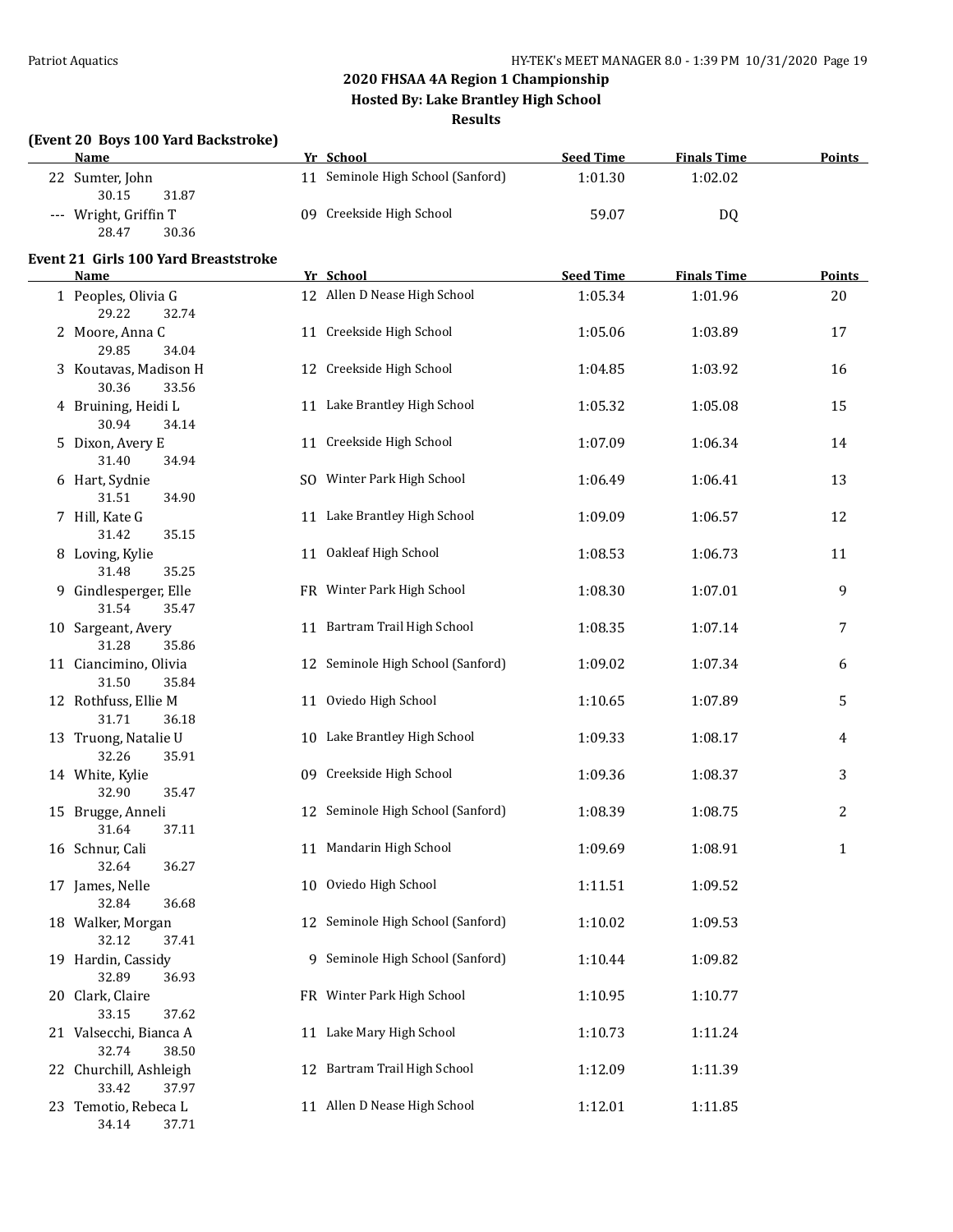**Hosted By: Lake Brantley High School**

**Results**

## **(Event 21 Girls 100 Yard Breaststroke)**

| <b>Name</b>                                        | Yr School                         | <b>Seed Time</b> | <b>Finals Time</b> | <b>Points</b> |
|----------------------------------------------------|-----------------------------------|------------------|--------------------|---------------|
| 24 Thompson, Mai-Ly<br>33.93<br>38.58              | SR William R Boone High School    | 1:12.83          | 1:12.51            |               |
| Event 22 Boys 100 Yard Breaststroke<br><b>Name</b> | Yr School                         | <b>Seed Time</b> | <b>Finals Time</b> | <b>Points</b> |
| 1 Kim, Jonathan<br>26.91<br>29.73                  | 12 Allen D Nease High School      | 58.48            | 56.64              | 20            |
| 2 Tayag, Nicholas<br>27.07<br>30.44                | 11 Bartram Trail High School      | 59.67            | 57.51              | 17            |
| 3 Boaz, Lukas<br>27.76<br>31.36                    | 12 Oviedo High School             | 1:02.07          | 59.12              | 16            |
| 4 Nguyen, Rich D<br>27.92<br>31.80                 | 10 Allen D Nease High School      | 1:00.55          | 59.72              | 15            |
| 5 Shehu, Gary A<br>27.87<br>31.93                  | 11 Creekside High School          | 1:02.64          | 59.80              | 14            |
| 6 Shahin, Abdelrahman<br>27.77<br>32.26            | 10 Bartram Trail High School      | 1:03.57          | 1:00.03            | 13            |
| 7 Panariello, Michael<br>28.57<br>31.65            | 12 Creekside High School          | 1:01.60          | 1:00.22            | 12            |
| 8 Sunman, Hayden M<br>28.18<br>32.19               | 09 Creekside High School          | 1:03.03          | 1:00.37            | 11            |
| 9 Hudanich, Nicholas J<br>27.60<br>33.07           | 12 Oviedo High School             | 1:02.74          | 1:00.67            | 9             |
| 10 Krstolic, Ashton R<br>28.59<br>32.21            | 10 Lake Brantley High School      | 1:02.93          | 1:00.80            | 7             |
| 11 Underberg, Tate<br>28.48<br>32.33               | 12 Flagler Palm Coast High School | 1:01.88          | 1:00.81            | 6             |
| 12 LeClair, Andrew<br>28.67<br>32.17               | JR Paul J Hagerty High School-FL  | 1:04.31          | 1:00.84            | 5             |
| 13 Deeter, Derin A<br>28.42<br>32.60               | 10 Lake Brantley High School      | 1:01.81          | 1:01.02            | 4             |
| 14 Anand, Akash<br>28.66<br>32.82                  | SR Winter Park High School        | 1:04.09          | 1:01.48            | 3             |
| *15 Baker, Wilson H<br>29.16<br>33.03              | 9 Lake Mary High School           | 1:04.43          | 1:02.19            | 1.50          |
| *15 Roberts, Tyler<br>29.57<br>32.62               | University Orlando                | 1:05.32          | 1:02.19            | 1.50          |
| 17 Debus, Christopher J<br>29.22<br>33.38          | 11 Allen D Nease High School      | 1:04.67          | 1:02.60            |               |
| 18 McKinney, Jacob M<br>29.22<br>33.51             | 11 Lake Mary High School          | 1:04.70          | 1:02.73            |               |
| 19 Haynie, Mason<br>29.15<br>33.69                 | 12 Seminole High School (Sanford) | 1:02.62          | 1:02.84            |               |
| 20 Meyer, Matthew R<br>29.90<br>33.88              | 12 Spruce Creek High School       | 1:05.01          | 1:03.78            |               |
| 21 Francis, Trevor<br>30.40<br>34.09               | 9 Oviedo High School              | 1:06.55          | 1:04.49            |               |
| 22 Gangle, Shayne<br>30.54<br>34.93                | FR Winter Park High School        | 1:06.61          | 1:05.47            |               |
| 23 Jennings, Chase<br>31.15<br>34.62               | 09 Navarre High School            | 1:06.23          | 1:05.77            |               |
| 24 Malone, James B<br>31.01<br>35.71               | 10 Spruce Creek High School       | 1:06.40          | 1:06.72            |               |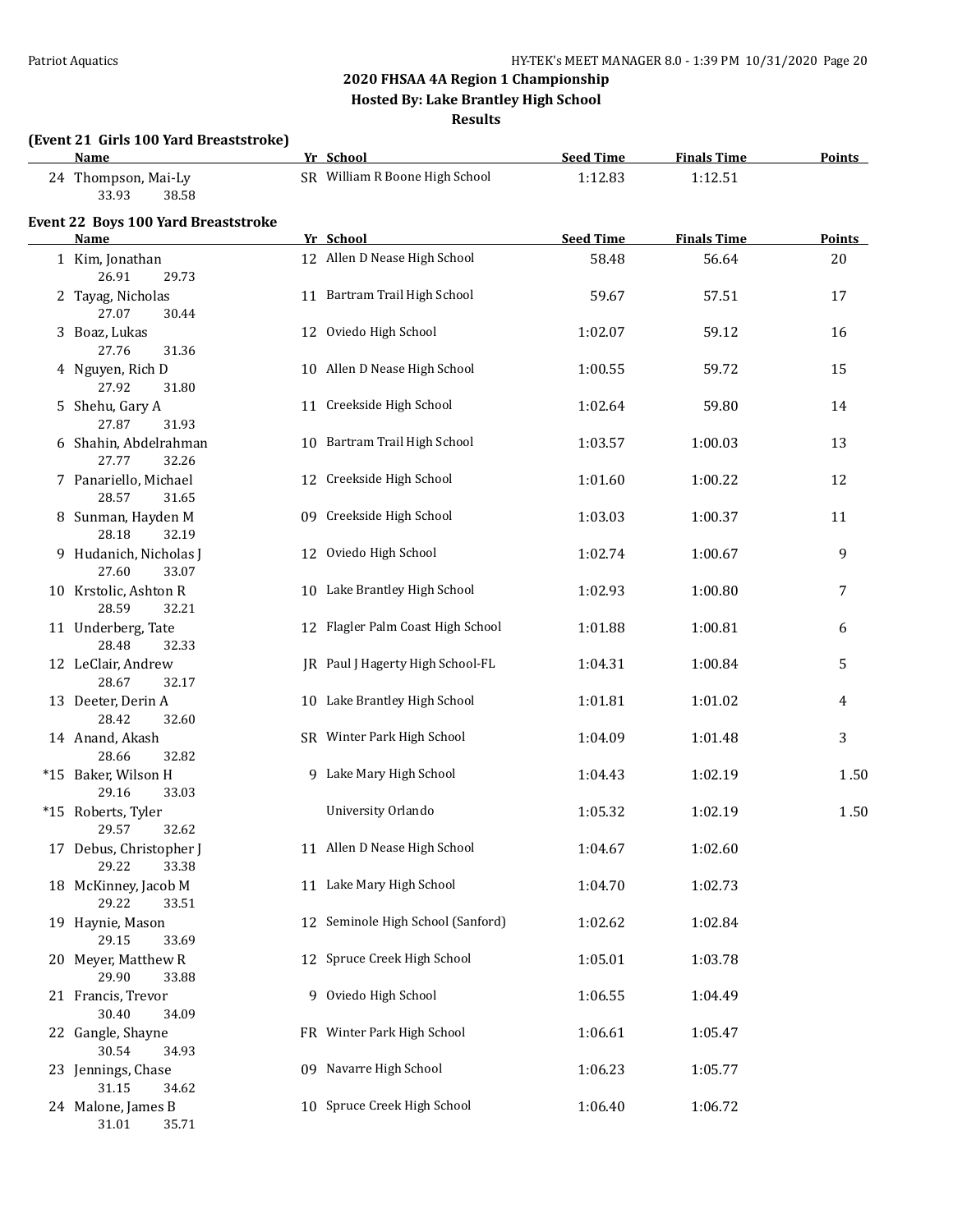**Hosted By: Lake Brantley High School**

#### **Results**

## **Event 23 Girls 400 Yard Freestyle Relay**

| <b>Team</b>                                   |       | <b>Relay</b>                      |       |       |       | <b>Seed Time</b>                | <b>Finals Time</b>           | <b>Points</b>    |
|-----------------------------------------------|-------|-----------------------------------|-------|-------|-------|---------------------------------|------------------------------|------------------|
| 1 Winter Park High School                     |       |                                   |       |       |       | 3:31.02                         | 3:25.33                      | 40               |
| 1) Chasser, Caroline SO                       |       | 2) Semmen, Cambria s JR           |       |       |       | 3) Hirschmann, Erika JR         | 4) Bowley, Lockett JR        |                  |
| 25.14<br>52.09                                | 24.38 | 51.79                             | 15.06 | 50.91 | 24.20 | 50.54                           |                              |                  |
| 2 Creekside High School                       |       |                                   |       |       |       | 3:31.07                         | 3:26.53                      | 34               |
| 1) Bird, Jennifer M 12                        |       | 2) Arnold, Brooke E 12            |       |       |       | 3) Chestang, Emma S 12          | 4) Moore, Anna C 11          |                  |
| 24.65<br>51.13                                | 25.06 | 51.80                             | 25.16 | 52.36 | 23.92 | 51.24                           |                              |                  |
| 3 Oviedo High School                          |       |                                   |       |       |       | 3:33.06                         | 3:30.74                      | 32               |
| 1) Rose, Marin a 10                           |       | 2) Bishop, Isabelle 11            |       |       |       | 3) Rose, Carlie R 12            | 4) Cathcart, Sarah Beth e 10 |                  |
| 25.78<br>54.08                                | 25.01 | 52.61                             | 25.40 | 52.74 | 24.71 | 51.31                           |                              |                  |
| 4 FW Buchholz High School                     |       |                                   |       |       |       | 3:32.74                         | 3:32.01                      | 30               |
| 1) Davenport, Madisson 10                     |       | 2) DeBoer, Camille 11             |       |       |       | 3) Trefry, Claire 11            | 4) Bates, Georgia 12         |                  |
| 26.12<br>53.99                                | 24.67 | 52.31                             | 25.63 | 53.98 | 24.58 | 51.73                           |                              |                  |
| 5 Lake Brantley High School                   |       |                                   |       |       |       | 3:38.61                         | 3:34.74                      | 28               |
| 1) Krstolic, Sofia E 10                       |       | 2) Truong, Natalie U 10           |       |       |       | 3) Garcia, Kali J 11            | 4) Bruining, Heidi L 11      |                  |
| 26.48<br>53.71                                | 26.14 | 54.79                             | 25.06 | 53.16 | 25.43 | 53.08                           |                              |                  |
| 6 Allen D Nease High School                   |       |                                   |       |       |       | 3:40.26                         | 3:36.71                      | 26               |
| 1) Hinkle, Haven B 11                         |       | 2) Padgett, Natalie A 10          |       |       |       | 3) Schroeder, Addison B 09      | 4) Larrimore, Allie E 12     |                  |
| 26.19<br>53.97                                | 25.76 | 54.34                             | 26.66 | 55.58 | 25.60 | 52.82                           |                              |                  |
| 7 Bartram Trail High School                   |       |                                   |       |       |       | 3:39.98                         | 3:37.06                      | 24               |
| 1) McCabe, Reilly 11                          |       | 2) Rathjen, Grace 12              |       |       |       | 3) Kondal, Amelia 12            | 4) Harris, Haley 12          |                  |
| 25.05<br>52.79                                | 15.43 | 56.01                             | 26.49 | 55.74 | 24.65 | 52.52                           |                              |                  |
| 8 Seminole High School (Sanford)              |       |                                   |       |       |       | 3:41.72                         | 3:39.67                      | 22               |
| 1) Culbertson, Abby 12                        |       | 2) Brugge, Elin 11                |       |       |       | 3) Snively, Dayle 11            | 4) Young, Morganne 9         |                  |
| 26.00<br>54.27                                | 26.24 | 55.68                             | 25.44 | 53.57 | 27.08 | 56.15                           |                              |                  |
| 9 Flagler Palm Coast High School              |       |                                   |       |       |       | 3:38.34                         | 3:43.82                      | 18               |
| 1) Noble, Lucy 10                             |       | 2) Marinez, Michelle 9            |       |       |       | 3) Hurley, Megan 10             | 4) Cronk, Micayla 12         |                  |
| 26.19<br>54.30                                | 27.82 | 58.58                             | 27.23 | 57.48 | 24.92 | 53.46                           |                              |                  |
| 10 William R Boone High School                |       |                                   |       |       |       | 3:51.66                         | 3:45.97                      | 14               |
| 1) Hayes, Marile JR                           |       | 2) Wishart, Amelia FR             |       |       |       | 3) Lorber, Suhzanne SO          | 4) Thompson, Mai-Ly SR       |                  |
| 26.84<br>55.37                                | 27.26 | 56.01                             | 26.67 | 56.14 | 27.89 | 58.45                           |                              |                  |
| 11 Mandarin High School                       |       |                                   |       |       |       | 3:54.06                         | 3:48.94                      | 12               |
| 1) Dingfield, Kate E 12                       |       | 2) Muser, Ellyot R 11             |       |       |       | 3) Imoukhuede, Alana O 12       | 4) Schnur, Cali 11           |                  |
| 27.36<br>56.75                                | 28.01 | 57.99                             | 27.03 | 58.42 | 26.45 | 55.78                           |                              |                  |
| 12 Spruce Creek High School                   |       |                                   |       |       |       | 3:52.79                         | 3:49.91                      | 10               |
| 1) Pickering, Camden B 12<br>27.30<br>1:25.12 | 30.69 | 2) Loukes, Samantha J 09<br>58.38 |       | 30.28 | 26.70 | 3) Call, Brooklyn E 09<br>56.13 | 4) Meyer, Elizabeth D 12     |                  |
| 13 Oakleaf High School                        |       |                                   |       |       |       | 4:02.38                         | 3:52.61                      | 8                |
| 1) Hejmanowski, Grace 12                      |       | 2) Shuppert, Paxton J 11          |       |       |       | 3) Votava, Olivia 10            | 4) Galloway, Lauren 12       |                  |
| 57.06<br>26.66                                | 28.45 | 59.91                             | 27.09 | 57.03 | 58.61 |                                 |                              |                  |
| 14 Atlantic Coast High School                 |       |                                   |       |       |       | 3:54.50                         | 3:53.86                      | 6                |
| 1) Flask, Brianna 11                          |       | 2) Burfeind, Kendall R 12         |       |       |       | 3) Flask, Brooke 09             | 4) Ward, Madison S 12        |                  |
| 27.48<br>1:00.07                              | 27.80 | 59.28                             | 27.70 | 58.07 | 27.42 | 56.44                           |                              |                  |
| 15 Lake Mary High School                      |       |                                   |       |       |       | 3:59.04                         | 3:56.07                      | 4                |
| 1) Pelloni, Jade E 10                         |       | 2) Lei, Ava L 12                  |       |       |       | 3) Cruz-Gomez, Tamara V 12      | 4) Kitchener, Ryann F 11     |                  |
| 27.30<br>58.41                                | 28.31 | 1:01.25                           | 26.70 | 59.23 | 15.03 | 57.18                           |                              |                  |
| 16 University Orange                          |       |                                   |       |       |       | 4:02.03                         | 4:01.66                      | $\boldsymbol{2}$ |
| 1) Lyons, Peyton 10                           |       | 2) Franco, Ashley 11              |       |       |       | 3) Annunziato, Julia 12         | 4) Lemus, Alexia 12          |                  |
| 31.97<br>1:06.77                              | 28.72 | 1:01.56                           | 26.52 | 56.61 | 26.81 | 56.72                           |                              |                  |
|                                               |       |                                   |       |       |       |                                 |                              |                  |